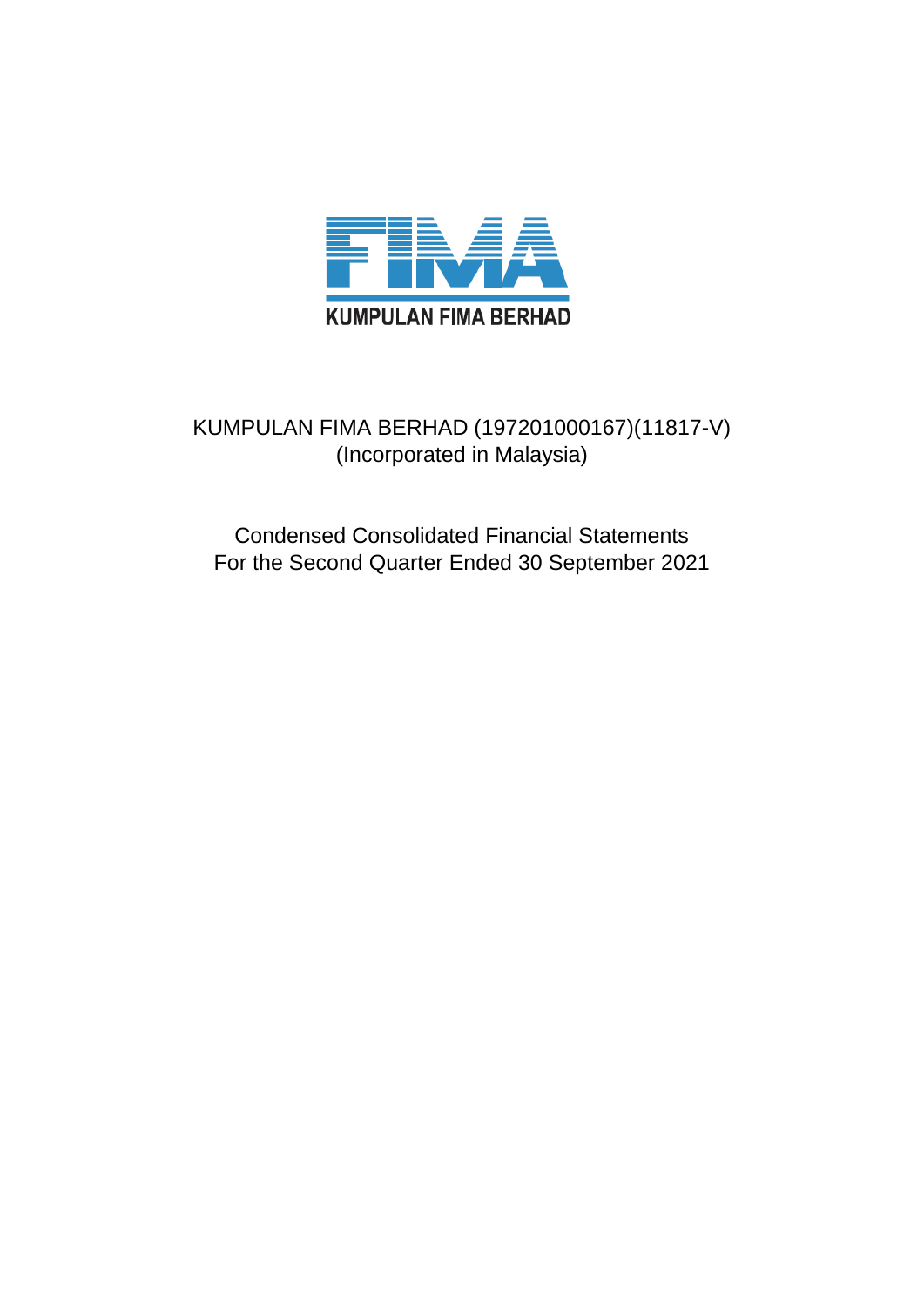

#### **CONDENSED CONSOLIDATED STATEMENT OF COMPREHENSIVE INCOME FOR THE SECOND QUARTER ENDED 30 SEPTEMBER 2021** *(THE FIGURES HAVE NOT BEEN AUDITED)*

|                                          |                |                                         | <b>Current quarter</b> | 6 months cumulative |                       |  |
|------------------------------------------|----------------|-----------------------------------------|------------------------|---------------------|-----------------------|--|
|                                          |                | <b>Current</b><br><b>Preceding year</b> |                        | <b>Current</b>      | <b>Preceding year</b> |  |
|                                          |                | year                                    | corresponding          | year                | corresponding         |  |
|                                          |                | quarter                                 | quarter                | to date             | period                |  |
|                                          | <b>Note</b>    | 30-09-2021                              | 30-09-2020             | 30-09-2021          | 30-09-2020            |  |
|                                          |                | <b>RM'000</b>                           | <b>RM'000</b>          | <b>RM'000</b>       | <b>RM'000</b>         |  |
|                                          |                |                                         |                        |                     |                       |  |
| Revenue                                  | A <sub>9</sub> | 154,787                                 | 130,556                | 276,573             | 233,324               |  |
| Cost of sales                            |                | (83, 162)                               | (78, 856)              | (153, 109)          | (139, 306)            |  |
| <b>Gross profit</b>                      |                | 71,625                                  | 51,700                 | 123,464             | 94,018                |  |
| Other income                             |                | 2,492                                   | 2,756                  | 4,582               | 5,042                 |  |
| Other items of expense                   |                |                                         |                        |                     |                       |  |
| Administrative expenses                  |                | (20, 188)                               | (21, 471)              | (44, 752)           | (45, 791)             |  |
| Selling and marketing expenses           |                | (3,086)                                 | (2,928)                | (5,838)             | (5,364)               |  |
| Other operating expenses                 |                | (4, 564)                                | (4,059)                | (8, 280)            | (7, 113)              |  |
|                                          |                | (27, 838)                               | (28, 458)              | (58, 870)           | (58, 268)             |  |
| Finance costs                            |                | (878)                                   | (874)                  | (1,731)             | (1,804)               |  |
| Share of results of associates           |                | 1,020                                   | 2,348                  | 1,620               | 2,400                 |  |
| <b>Profit before tax</b>                 | A9/A10         | 46,421                                  | 27,472                 | 69,065              | 41,388                |  |
| Income tax expense                       | B <sub>5</sub> | (11, 966)                               | (4, 411)               | (15,660)            | (9,579)               |  |
| <b>Profit net of tax</b>                 |                | 34,455                                  | 23,061                 | 53,405              | 31,809                |  |
| Other comprehensive income/(expense)     |                |                                         |                        |                     |                       |  |
| Foreign exchange translation gain/(loss) |                | 5,025                                   | (10, 140)              | 4,866               | (215)                 |  |
| <b>Total comprehensive income</b>        |                |                                         |                        |                     |                       |  |
| for the period                           |                | 39,480                                  | 12,921                 | 58,271              | 31,594                |  |
| Profit attributable to:                  |                |                                         |                        |                     |                       |  |
| Equity holders of the Company            |                | 24,466                                  | 18,313                 | 40,527              | 26,761                |  |
| Non-controlling interests                |                | 9,989                                   | 4,748                  | 12,878              | 5,048                 |  |
| Profit for the period                    |                | 34,455                                  | 23,061                 | 53,405              | 31,809                |  |
| <b>Total comprehensive income</b>        |                |                                         |                        |                     |                       |  |
| attributable to:                         |                |                                         |                        |                     |                       |  |
| Equity holders of the Company            |                | 28,584                                  | 9,764                  | 44,514              | 25,867                |  |
| Non-controlling interests                |                | 10,896                                  | 3,157                  | 13,757              | 5,727                 |  |
| <b>Total comprehensive income</b>        |                |                                         |                        |                     |                       |  |
| for the period                           |                | 39,480                                  | 12,921                 | 58,271              | 31,594                |  |
| Earnings per share attributable          |                |                                         |                        |                     |                       |  |
| to equity holders of the Company:        | <b>B12</b>     |                                         |                        |                     |                       |  |
| Basic/diluted earnings per share (sen)   |                | 8.81                                    | 6.54                   | 14.60               | 9.56                  |  |

(The condensed consolidated statement of comprehensive income should be read in conjunction with the audited financial statements for the year ended 31 March 2021 and the accompanying explanatory notes attached to the interim financial *statements).*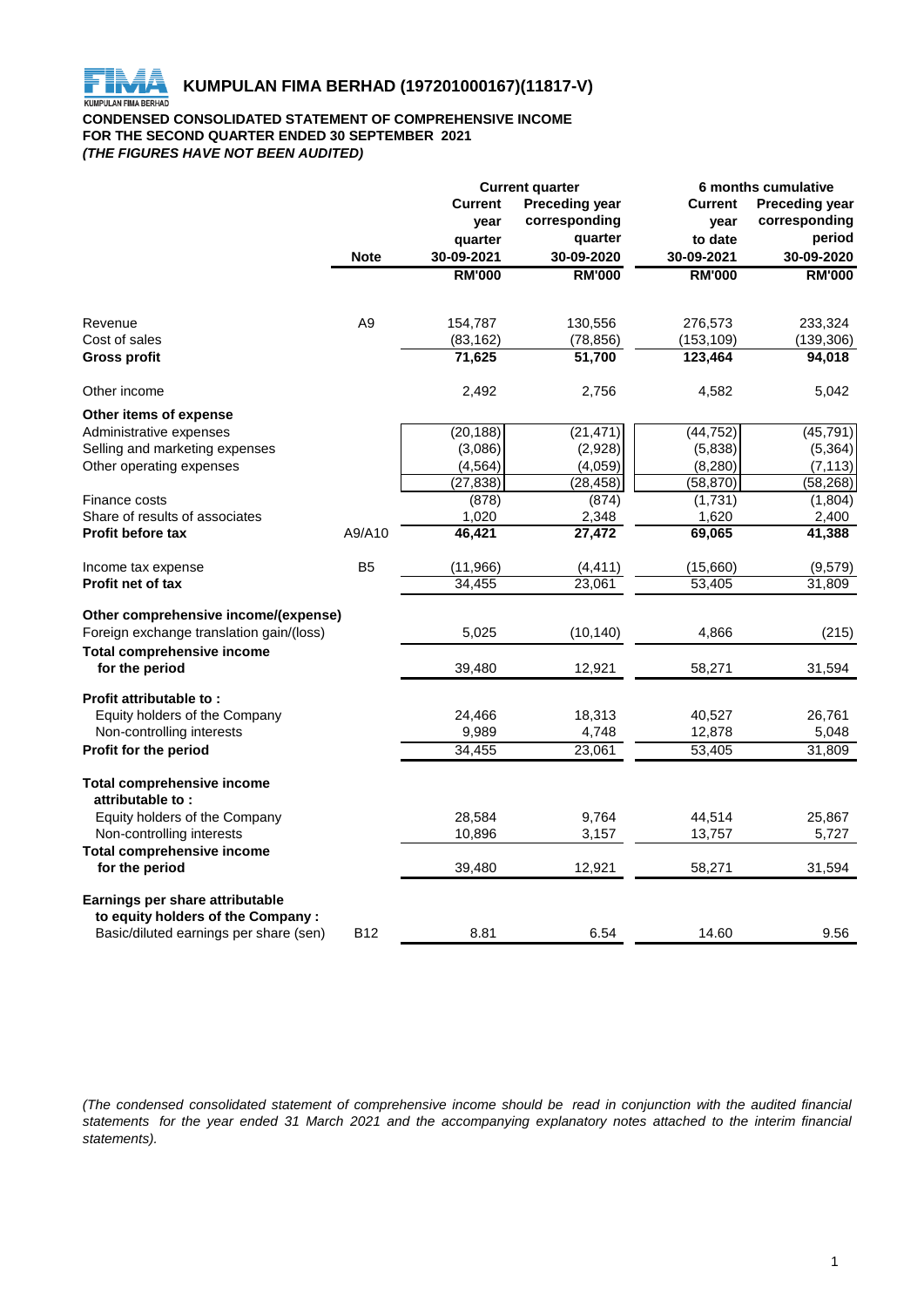## **CONDENSED CONSOLIDATED STATEMENT OF FINANCIAL POSITION AS AT 30 SEPTEMBER 2021**

|                                                      | As at<br>30-09-2021 | As at<br>31-03-2021 |
|------------------------------------------------------|---------------------|---------------------|
|                                                      | <b>RM'000</b>       | <b>RM'000</b>       |
| <b>ASSETS</b>                                        |                     |                     |
| <b>Non-current assets</b>                            |                     |                     |
| Property, plant and equipment                        | 375,906             | 374,966             |
| Right-of-use assets                                  | 285,648             | 199,634             |
| Investment properties                                | 61,098              | 61,917              |
| Investment in associates                             | 38,983              | 37,363              |
| Deferred tax assets                                  | 10,598              | 12,316              |
| Goodwill on consolidation                            | 12,710              | 12,710              |
|                                                      | 784,943             | 698,906             |
| <b>Current assets</b>                                |                     |                     |
| Inventories                                          | 89,623              | 67,845              |
| <b>Biological assets</b>                             | 7,351               | 5,965               |
| Trade receivables                                    | 86,475              | 103,963             |
| Other receivables                                    | 47,733              | 82,971              |
| <b>Financial investments</b>                         | 163,147             | 209,532             |
| Cash and bank balances                               | 162,312             | 116,497             |
|                                                      | 556,641             | 586,773             |
| <b>TOTAL ASSETS</b>                                  | 1,341,584           | 1,285,679           |
| <b>EQUITY AND LIABILITIES</b>                        |                     |                     |
| Equity attributable to equity holders of the Company |                     |                     |
| Share capital                                        | 311,670             | 311,670             |
| Treasury shares                                      | (8,985)             | (6, 823)            |
| Other reserves                                       | 60,470              | 56,483              |
| Retained earnings                                    | 469,755             | 462,468             |
|                                                      | 832,910             | 823,798             |
| Non-controlling interests                            | 238,596             | 234,467             |
| <b>Total equity</b>                                  | 1,071,506           | 1,058,265           |
| <b>Non-current liabilities</b>                       |                     |                     |
| Lease liabilities                                    | 76,045              | 41,822              |
| Long term borrowing                                  | 10,000              |                     |
| Retirement benefit obligation                        | 1,635               | 1,657               |
| Deferred tax liabilities                             | 51,008              | 53,004              |
|                                                      | 138,688             | 96,483              |
| <b>Current liabilities</b>                           |                     |                     |
| Lease liabilities                                    | 13,537              | 14,710              |
| Short term borrowings                                | 41,114              | 38,392              |
| Trade and other payables                             | 61,842              | 68,074              |
| Provisions                                           | 3,339               | 3,802               |
| Tax payable                                          | 11,558              | 5,953               |
|                                                      | 131,390             | 130,931             |
| <b>TOTAL LIABILITIES</b>                             | 270,078             | 227,414             |
| <b>TOTAL EQUITY AND LIABILITIES</b>                  | 1,341,584           | 1,285,679           |
|                                                      |                     |                     |
|                                                      |                     |                     |
| Net assets per share (RM)                            | 2.95                | 2.92                |

*(The condensed consolidated statement of financial position should be read in conjunction with the audited* financial statements for the year ended 31 March 2021 and the accompanying explanatory notes attached to the *interim financial statements).*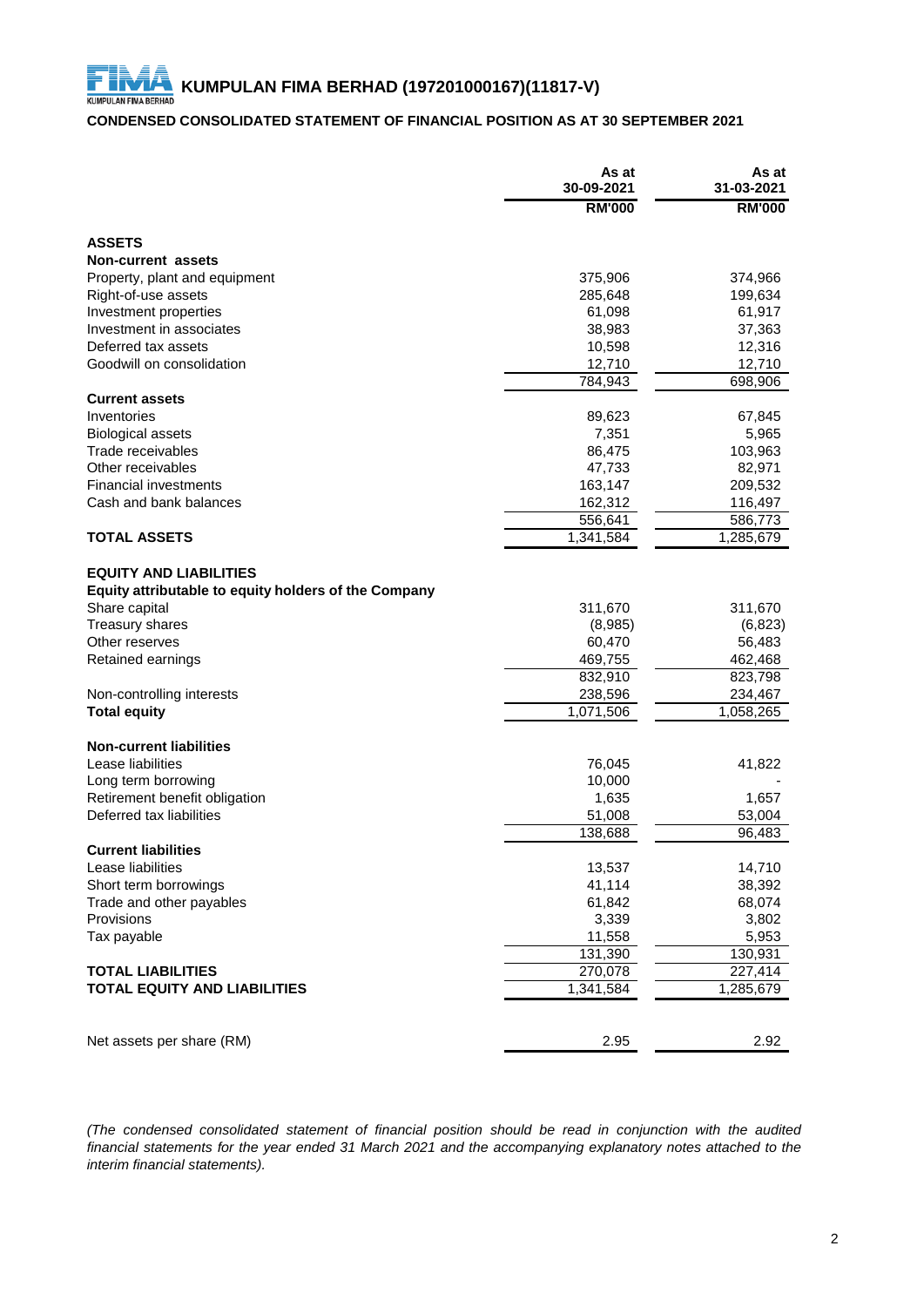

#### **CONDENSED CONSOLIDATED STATEMENT OF CHANGES IN EQUITY FOR THE SECOND QUARTER ENDED 30 SEPTEMBER 2021**

|                                                                                                                                                                                  |                                                                        |                                        |                   |                                                      | Attributable to equity holders of the Company                      |                                |                             |                                    |                                  |                                              |
|----------------------------------------------------------------------------------------------------------------------------------------------------------------------------------|------------------------------------------------------------------------|----------------------------------------|-------------------|------------------------------------------------------|--------------------------------------------------------------------|--------------------------------|-----------------------------|------------------------------------|----------------------------------|----------------------------------------------|
|                                                                                                                                                                                  |                                                                        |                                        |                   | <b>Non-distributable</b>                             |                                                                    |                                | Distributable               |                                    |                                  |                                              |
|                                                                                                                                                                                  | <b>Share</b><br>capital                                                | <b>Treasury</b><br>shares              | Other<br>reserves | Capital<br>reserve                                   | Capital<br>reserve<br>arising from<br>bonus issue in<br>subsidiary | Foreign<br>exchange<br>reserve | <b>Retained</b><br>earnings | <b>Total</b>                       | Non-<br>controlling<br>interests | <b>Total</b><br>equity                       |
| Group                                                                                                                                                                            | <b>RM'000</b>                                                          | <b>RM'000</b>                          | <b>RM'000</b>     | <b>RM'000</b>                                        | <b>RM'000</b>                                                      | <b>RM'000</b>                  | <b>RM'000</b>               | <b>RM'000</b>                      | <b>RM'000</b>                    | <b>RM'000</b>                                |
| At 1 April 2021                                                                                                                                                                  | 311,670                                                                | (6, 823)                               | 56,483            | 437                                                  | 66,459                                                             | (10, 413)                      | 462,468                     | 823,798                            | 234,467                          | 1,058,265                                    |
| Profit for the period<br>Other comprehensive income for the period<br>Total comprehensive income for the period                                                                  |                                                                        |                                        | 3,987<br>3,987    | $\overline{\phantom{a}}$<br>$\overline{\phantom{a}}$ | $\overline{\phantom{a}}$<br>$\overline{\phantom{a}}$               | 3,987<br>3,987                 | 40,527<br>40,527            | 40,527<br>3,987<br>44,514          | 12,878<br>879<br>13,757          | $\overline{53,405}$<br>4,866<br>58,271       |
| Transactions with equity holders<br>Dividend<br>Dividends paid to minority shareholders of a subsidiary<br>Purchase of treasury shares<br>Total transactions with equity holders | $\overline{\phantom{a}}$<br>$\blacksquare$<br>$\overline{\phantom{a}}$ | $\overline{a}$<br>(2, 162)<br>(2, 162) |                   |                                                      | $\overline{a}$<br>$\overline{\phantom{a}}$<br>$\blacksquare$       |                                | (33, 240)<br>(33, 240)      | (33, 240)<br>(2, 162)<br>(35, 402) | (8, 712)<br>(916)<br>(9,628)     | (33, 240)<br>(8, 712)<br>(3,078)<br>(45,030) |
| At 30 September 2021                                                                                                                                                             | 311,670                                                                | (8,985)                                | 60,470            | 437                                                  | 66,459                                                             | (6, 426)                       | 469,755                     | 832,910                            | 238,596                          | 1,071,506                                    |
| At 1 April 2020                                                                                                                                                                  | 311,670                                                                | (2,972)                                | 55,716            | 437                                                  | 66,459                                                             | (11, 180)                      | 437,360                     | 801,774                            | 236,897                          | 1,038,671                                    |
| Profit for the period<br>Other comprehensive (expense)/income for the period<br>Total comprehensive (expense)/income for the period                                              |                                                                        |                                        | (894)<br>(894)    | $\overline{\phantom{a}}$<br>$\overline{\phantom{a}}$ | $\overline{\phantom{a}}$<br>$\overline{\phantom{a}}$               | (894)<br>(894)                 | 26,761<br>26,761            | 26,761<br>(894)<br>25,867          | 5,048<br>679<br>5,727            | 31,809<br>(215)<br>31,594                    |
| <b>Transaction with equity holders</b><br>Dividend<br>Dividends paid to minority shareholders of a subsidiary<br>Purchase of treasury shares                                     |                                                                        | $\overline{\phantom{a}}$<br>(1,699)    |                   |                                                      | $\overline{\phantom{a}}$<br>$\blacksquare$                         |                                | (25, 139)                   | (25, 139)<br>(1,699)               | (6, 856)<br>(1,055)              | (25, 139)<br>(6, 856)<br>(2,754)             |
| Total transaction with equity holders                                                                                                                                            |                                                                        | (1,699)                                |                   |                                                      |                                                                    |                                | (25, 139)                   | (26, 838)                          | (7, 911)                         | (34, 749)                                    |
| At 30 September 2020                                                                                                                                                             | 311,670                                                                | (4,671)                                | 54,822            | 437                                                  | 66,459                                                             | (12,074)                       | 438,982                     | 800,803                            | 234,713                          | 1,035,516                                    |

(The condensed consolidated statements of changes in equity should be read in conjunction with the audited financial statements for the year ended 31 March 2021 and the accompanying explanatory notes *attached to the interim financial statements).*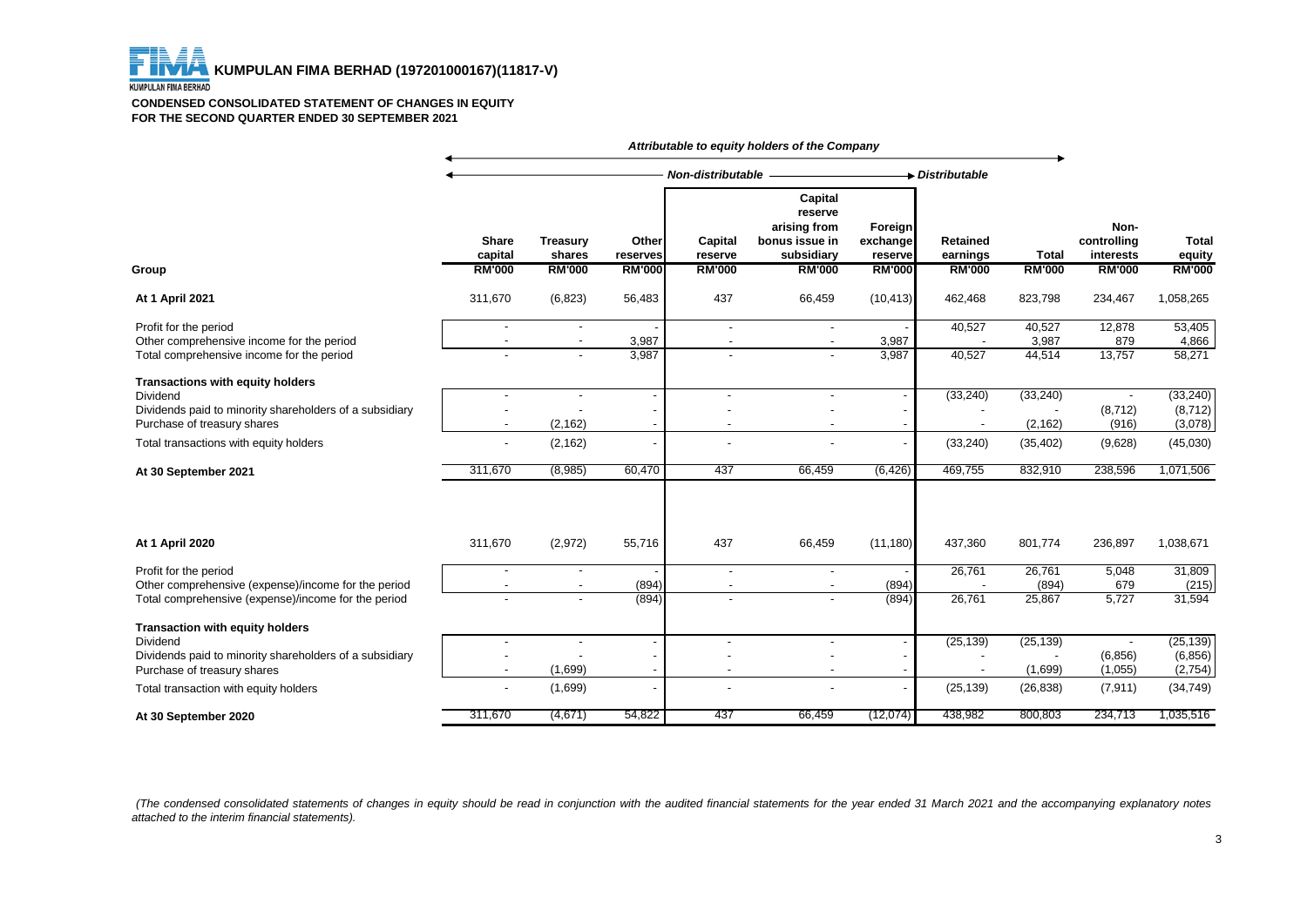## **CONDENSED CONSOLIDATED STATEMENT OF CASH FLOWS FOR THE SECOND QUARTER ENDED 30 SEPTEMBER 2021**

|                                                                                         | 6 months ended |                 |
|-----------------------------------------------------------------------------------------|----------------|-----------------|
|                                                                                         | 30-09-2021     | 30-09-2020      |
|                                                                                         | <b>RM'000</b>  | <b>RM'000</b>   |
| <b>CASH FLOWS FROM OPERATING ACTIVITIES</b>                                             |                |                 |
| Profit before tax                                                                       | 69,065         | 41,388          |
| Adjustments for:                                                                        | 819            | 819             |
| Depreciation of investment properties<br>Depreciation for property, plant and equipment | 12,949         | 11,912          |
| Depreciation of right-of-use assets                                                     | 8,740          | 7,358           |
| Fair value changes on biological assets                                                 | (1,282)        | (857)           |
| Net provision for impairment on trade and other receivables                             | 3,215          | 564             |
| Interest expense                                                                        | 1,731          | 1,804           |
| Profit income                                                                           | (844)          | (588)           |
| Interest income                                                                         | (3)            | (33)            |
| Distribution from financial investments                                                 | (1, 478)       | (2,346)         |
| (Reversal of provision)/provision for retirement benefit obligation                     | (48)           | 104             |
| Net reversal of provision for warranty                                                  | (463)          | (748)           |
| Net unrealised forex loss                                                               | 621            | 3,787           |
| Net gain on disposal of property, plant and equipment<br>Share of results of associates | (1,620)        | (18)<br>(2,400) |
| Write back of inventories                                                               | (175)          | (217)           |
| Operating profit before working capital changes                                         | 91,227         | 60,529          |
| (Increase)/decrease in inventories                                                      | (21, 603)      | 5,454           |
| Decrease/(Increase) in receivables                                                      | 6,298          | (26, 286)       |
| Decrease in payables                                                                    | (6, 232)       | (4,882)         |
| Cash generated from operations                                                          | 69,690         | 34,815          |
| Interest paid                                                                           | (643)          | (573)           |
| Taxes paid                                                                              | (4, 299)       | (6, 887)        |
| Retirement benefits paid                                                                |                | (11)            |
| Net cash generated from operating activities                                            | 64,748         | 27,344          |
| <b>CASH FLOWS FROM INVESTING ACTIVITIES</b>                                             |                |                 |
| Proceeds from disposal of property, plant and equipment                                 |                | 18              |
| Purchase of property, plant and equipment                                               | (11, 037)      | (13, 471)       |
| Acquisition of treasury shares                                                          | (2, 162)       | (1,699)         |
| Profit income received                                                                  | 844            | 588             |
| Interest income received                                                                | 3              | 33              |
| Distribution received from financial investment                                         | 1,478          | 2,346           |
| Payment for acquisition of land                                                         | (16, 015)      |                 |
| Net placement of financial investments                                                  | 46,385         | 415             |
| Net cash generated from/(used in) investing activities                                  | 19.496         | (11, 770)       |
| <b>CASH FLOWS FROM FINANCING ACTIVITIES</b>                                             |                |                 |
| Net drawdown of borrowings                                                              | 12,722         | 3,613           |
| Repayment of lease liabilities                                                          | (6, 728)       | (6,046)         |
| Dividend paid                                                                           | (33, 240)      | (25, 139)       |
| Dividend paid by a subsidiary to non-controlling interests                              | (8, 712)       | (6, 856)        |
| Net cash used in financing activities                                                   | (35, 958)      | (34, 428)       |
|                                                                                         |                |                 |
| NET INCREASE/(DECREASE) IN CASH AND CASH EQUIVALENTS                                    | 48,286         | (18, 854)       |
| EFFECT ON FOREIGN EXCHANGE RATE CHANGES IN CASH                                         |                |                 |
| <b>AND CASH EQUIVALENTS</b>                                                             | (2,471)        | (1,986)         |
| CASH AND CASH EQUIVALENTS AT BEGINNING OF PERIOD                                        | 116,497        | 124,329         |
| CASH AND CASH EQUIVALENTS AT END OF PERIOD                                              | 162,312        | 103,489         |
|                                                                                         |                |                 |
| <b>CASH AND CASH EQUIVALENTS COMPRISE:</b>                                              |                |                 |
| Cash and bank balances                                                                  | 136,672        | 76,681          |
| Fixed deposits with financial institutions                                              | 25,640         | 26,808          |
|                                                                                         | 162,312        | 103,489         |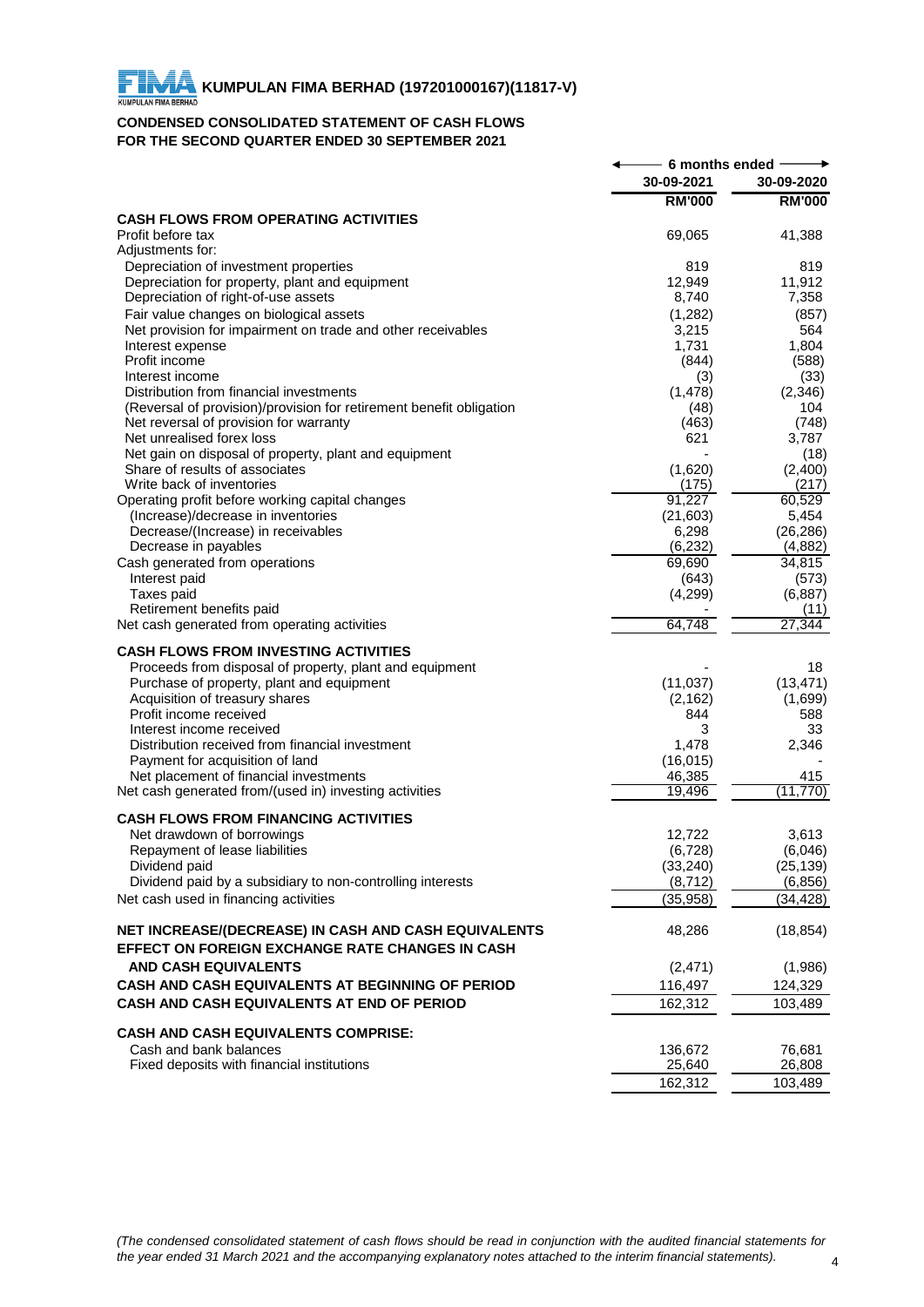

#### **NOTES TO THE QUARTERLY ANNOUNCEMENT FOR THE SECOND QUARTER ENDED 30 SEPTEMBER 2021**

#### **PART A - Explanatory notes pursuant to MFRS 134**

#### **A1. Accounting policies and basis of preparation**

The interim financial statements are unaudited and have been prepared in accordance with the requirements of MFRS 134: Interim Financial Reporting and paragraph 9.22 of the Listing Requirements of the Bursa Securities.

The interim financial statements should be read in conjunction with the audited financial statements for the year ended 31 March 2021. These explanatory notes attached to the interim financial statements provide an explanation of events and transactions that are significant to the understanding of the changes in the financial position and performance of the Group since the financial year ended 31 March 2021.

#### **A2. Changes in accounting policies**

#### **(a) Adoption of MFRSs, amendments to MFRSs and IC Interpretation**

The significant accounting policies adopted are consistent with those of the statutory financial statements for the financial year ended 31 March 2021 except for the adoption of the following new and revised Malaysian Financial Reporting Standards ("MFRSs"), Amendments to MFRSs and IC Interpretations.

On 1 April 2021, the Group adopted the following new and amended MFRSs and IC Interpretation:

- Amendments to MFRS 9, MFRS 139, MFRS 7, MFRS 4 and MFRS 16: Interest Rate Benchmark Reform -Phase 2
- Amendments to MFRS 16: Covid-19-Related Rent Concessions beyond 30 June 2021

The adoption of the above standards and interpretation did not have a significant impact on the financial statements in the period of initial application.

#### **(b) Standards and Interpretations issued but not yet effective**

**Effective for**  The Group has not early adopted the following new and amended MFRSs and IC Interpretations that are not yet effective:

| <b>Description</b>                                                                   | <b>Effective for</b><br>financial period<br>beginning<br>on or after |
|--------------------------------------------------------------------------------------|----------------------------------------------------------------------|
| Amendments to MFRS 3: Reference to Conceptual Framework                              | 1 January 2022                                                       |
| Amendments to MFRS 116: Property, Plant and Equipment - Proceeds before Intended Use | 1 January 2022                                                       |
| Amendments to MFRS 137: Onerous Contracts - Cost of Fulfilling a Contract            | 1 January 2022                                                       |
| Annual improvements to MFRS 2018 - 2020                                              | 1 January 2022                                                       |
| <b>MFRS 17: Insurance Contracts</b>                                                  | 1 January 2023                                                       |
| Amendments to MFRS 101: Classification of Liabilities as Current or Non-current      | 1 January 2023                                                       |
| Amendments to MFRS 101: Disclosure of Accounting Policies                            | 1 January 2023                                                       |
| Amendments to MFRS 108: Definition of Accounting Estimates                           | 1 January 2023                                                       |
| Amendments to MFRS 112: Deferred Tax related to Assets and Liabilities arising       |                                                                      |
| from a Single Transaction                                                            | 1 January 2023                                                       |
| Amendments to MFRS 10 and MFRS 128: Sales or Contribution of Assets                  |                                                                      |
| between an Investor and its Associate or Joint Venture                               | Deferred                                                             |
|                                                                                      |                                                                      |

The directors expect that the adoption of the above standards and interpretations will have no material impact on the financial statements in the period of initial application.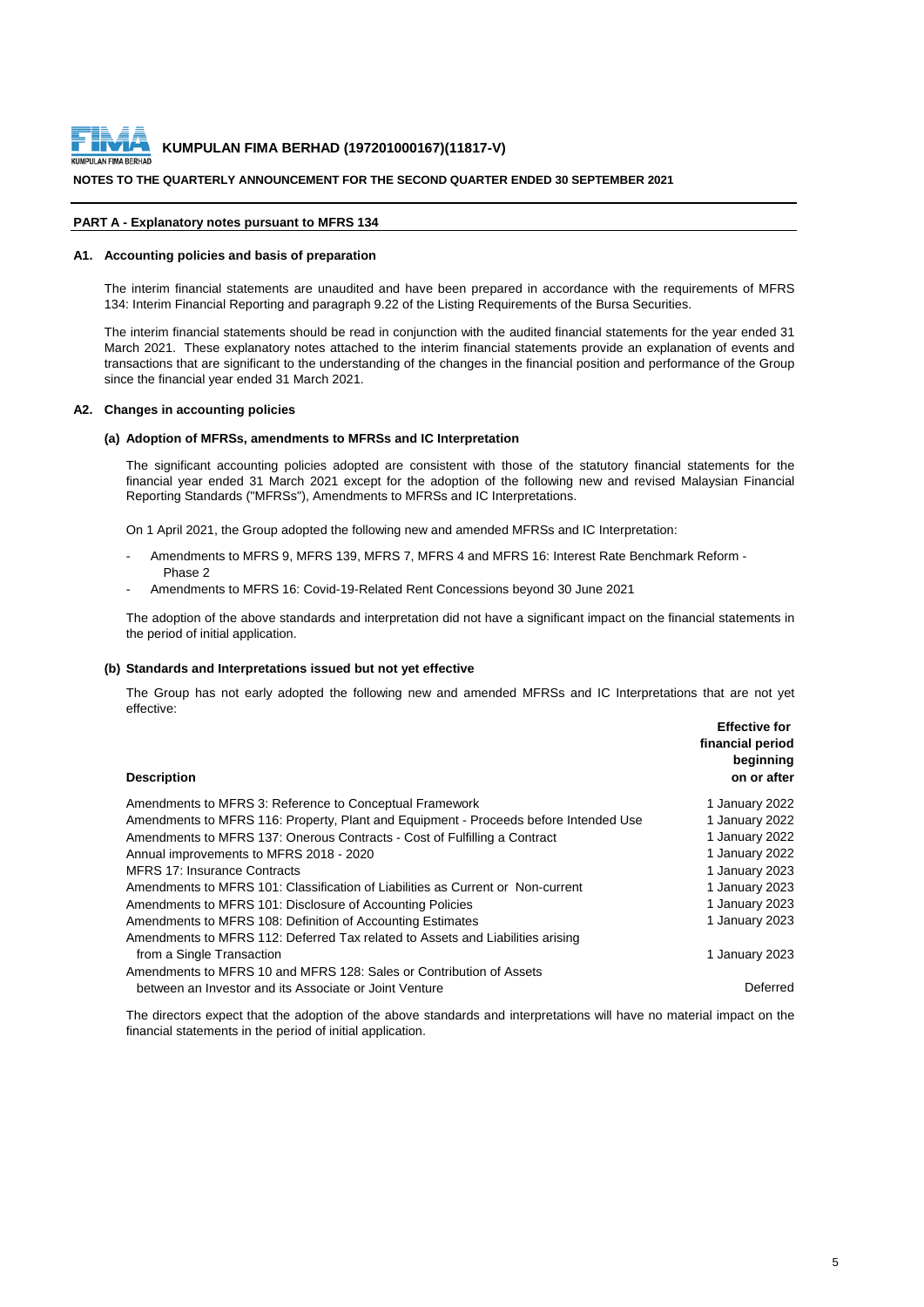

#### **NOTES TO THE QUARTERLY ANNOUNCEMENT FOR THE SECOND QUARTER ENDED 30 SEPTEMBER 2021**

#### **A3. Auditors' report on preceding annual financial statements**

The financial statements of the Group for the financial year ended 31 March 2021 were not subject to any audit qualification.

#### **A4. Seasonal and cyclical factors**

The operations of the Group are not affected by any seasonal or cyclical factors other than the manufacturing segment which is affected by cyclical changes in volumes of certain products whilst the plantation segment is affected by seasonal crop production, weather conditions and fluctuating commodity prices.

#### **A5. Unusual items affecting the financial statements**

There were no items affecting assets, liabilities, equity, net income or cash flows that are unusual because of their nature, size or incidence.

#### **A6. Changes in estimates**

There were no changes in estimates that have a material effect on the current quarter's results.

#### **A7. Issuances, cancellation, repurchases, resale and repayment of debts and equity securities**

Save as disclosed below, there were no issuances, cancellations, repurchases, resale and repayments of debts and equity securities for the current quarter.

During the current quarter, the Company repurchased 599,400 of its issued ordinary shares from open market at an average price of RM2.01. The total transaction paid for the repurchase including transaction costs was RM1,236,000. Of the total 282,231,600 issued ordinary shares, 5,407,100 shares are held as treasury shares by the Company.

#### **A8. Dividend paid**

The following dividends were paid during the current and previous corresponding period:

|                         |                                                                        | 6 months cumulative |               |
|-------------------------|------------------------------------------------------------------------|---------------------|---------------|
|                         |                                                                        | 30-09-2021          | 30-09-2020    |
| Interim dividend        |                                                                        | <b>RM'000</b>       | <b>RM'000</b> |
| 2020                    | Single-tier interim dividend of 9.0 sen<br>(Paid on 14 September 2020) |                     | 25,139        |
| 2021                    | Single-tier interim dividend of 9.0 sen<br>(Paid on 17 September 2021) | 24.930              |               |
| <b>Special dividend</b> |                                                                        |                     |               |
| 2021                    | Single-tier special dividend of 3.0 sen<br>(Paid on 17 September 2021) | 8,310               |               |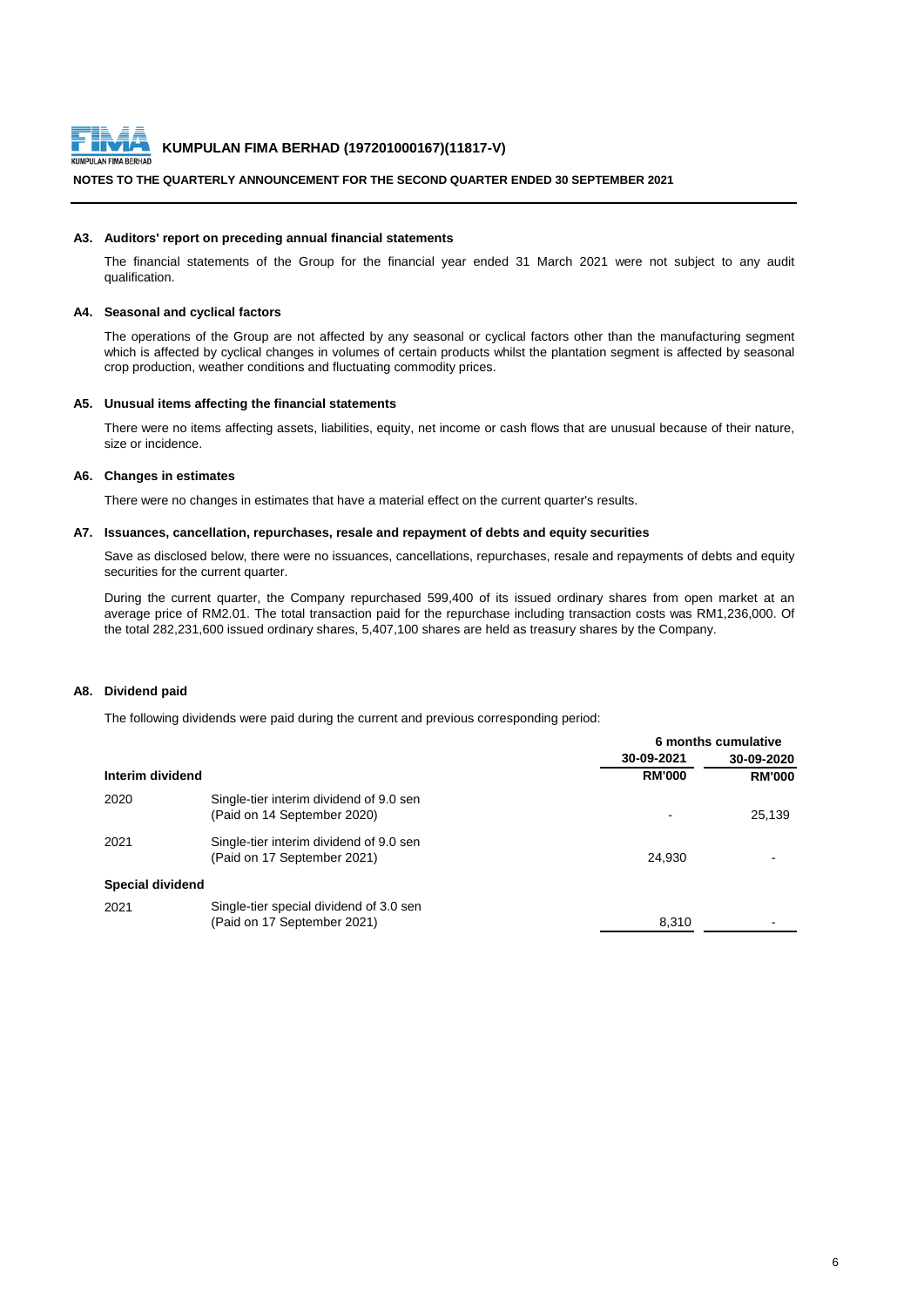

# **KUMPULAN FIMA BERHAD (197201000167)(11817-V)**<br>ULAN FIMA BERHAD

**NOTES TO THE QUARTERLY ANNOUNCEMENT FOR THE SECOND QUARTER ENDED 30 SEPTEMBER 2021**

#### **A9. Segmental information**

## **(i) Segmental revenue and results for business segments**

|                          |               | <b>Quarter ended</b> | 6 months cumulative |               |  |
|--------------------------|---------------|----------------------|---------------------|---------------|--|
|                          | 30-09-2021    | 30-09-2020           | 30-09-2021          | 30-09-2020    |  |
| Revenue                  | <b>RM'000</b> | <b>RM'000</b>        | <b>RM'000</b>       | <b>RM'000</b> |  |
| Manufacturing*           | 30,082        | 31,635               | 43,246              | 52,957        |  |
| Plantation               | 52,764        | 36,111               | 85,131              | 64,923        |  |
| <b>Bulking</b>           | 32,280        | 23,716               | 70,292              | 45,419        |  |
| Food                     | 38,649        | 37,462               | 75,737              | 67,239        |  |
| <b>Others</b>            | 3,414         | 4,659                | 6,511               | 5,943         |  |
|                          | 157,189       | 133,583              | 280,917             | 236,481       |  |
| Eliminations             | (2,402)       | (3,027)              | (4,344)             | (3,157)       |  |
|                          | 154,787       | 130.556              | 276,573             | 233,324       |  |
| <b>Profit before tax</b> |               |                      |                     |               |  |
| Manufacturing*           | 32            | 5,891                | (823)               | 8,828         |  |
| Plantation               | 27,501        | 5,523                | 35,736              | 6,513         |  |
| <b>Bulking</b>           | 16,207        | 11,090               | 31,495              | 21,969        |  |
| Food                     | 3,164         | 4,090                | 5,494               | 5,686         |  |
| <b>Others</b>            | (1,503)       | (1,470)              | (4,457)             | (4,008)       |  |
|                          | 45,401        | 25,124               | 67,445              | 38,988        |  |
| Associated companies     | 1,020         | 2,348                | 1,620               | 2,400         |  |
|                          | 46,421        | 27,472               | 69,065              | 41,388        |  |

\* Production and trading of security documents.

## **(ii) Geographical segments**

|                      |               | Quarter ended | 6 months cumulative |               |
|----------------------|---------------|---------------|---------------------|---------------|
|                      | 30-09-2021    | 30-09-2020    | 30-09-2021          | 30-09-2020    |
| Revenue              | <b>RM'000</b> | <b>RM'000</b> | <b>RM'000</b>       | <b>RM'000</b> |
| Malaysia             | 83,528        | 72,433        | 154.078             | 124,585       |
| Indonesia            | 35,805        | 24,544        | 52,588              | 46,075        |
| Papua New Guinea     | 37.856        | 36,606        | 74,251              | 65,821        |
|                      | 157,189       | 133,583       | 280,917             | 236,481       |
| Eliminations         | (2,402)       | (3,027)       | (4, 344)            | (3, 157)      |
|                      | 154,787       | 130,556       | 276,573             | 233,324       |
| Profit before tax    |               |               |                     |               |
| Malaysia             | 19,806        | 16,306        | 33,964              | 25,319        |
| Indonesia            | 22,648        | 4,691         | 28,482              | 7,940         |
| Papua New Guinea     | 2,947         | 4,127         | 4,999               | 5,729         |
|                      | 45.401        | 25,124        | 67,445              | 38,988        |
| Associated companies | 1.020         | 2,348         | 1,620               | 2,400         |
|                      | 46,421        | 27,472        | 69,065              | 41,388        |

| <b>Assets and liabilities</b> | <b>Preceding year</b><br>corresponding period<br><b>Current year to date</b><br>30-09-2021<br>30-09-2020 |                    |               |               |
|-------------------------------|----------------------------------------------------------------------------------------------------------|--------------------|---------------|---------------|
|                               | <b>Assets</b>                                                                                            | <b>Liabilities</b> | <b>Assets</b> | Liabilities   |
|                               | <b>RM'000</b>                                                                                            | <b>RM'000</b>      | <b>RM'000</b> | <b>RM'000</b> |
| Malaysia                      | 1,530,043                                                                                                | 239,628            | 1,490,720     | 201,480       |
| Indonesia                     | 129.728                                                                                                  | 12.951             | 100.714       | 8,966         |
| Papua New Guinea              | 175.134                                                                                                  | 82,875             | 150,960       | 66,521        |
|                               | 1,834,905                                                                                                | 335,454            | 1,742,394     | 276,967       |
| <b>Eliminations</b>           | (493,321)                                                                                                | (65, 376)          | (494,505)     | (64,594)      |
|                               | 1.341.584                                                                                                | 270,078            | 1,247,889     | 212.373       |

 **6 months cumulative**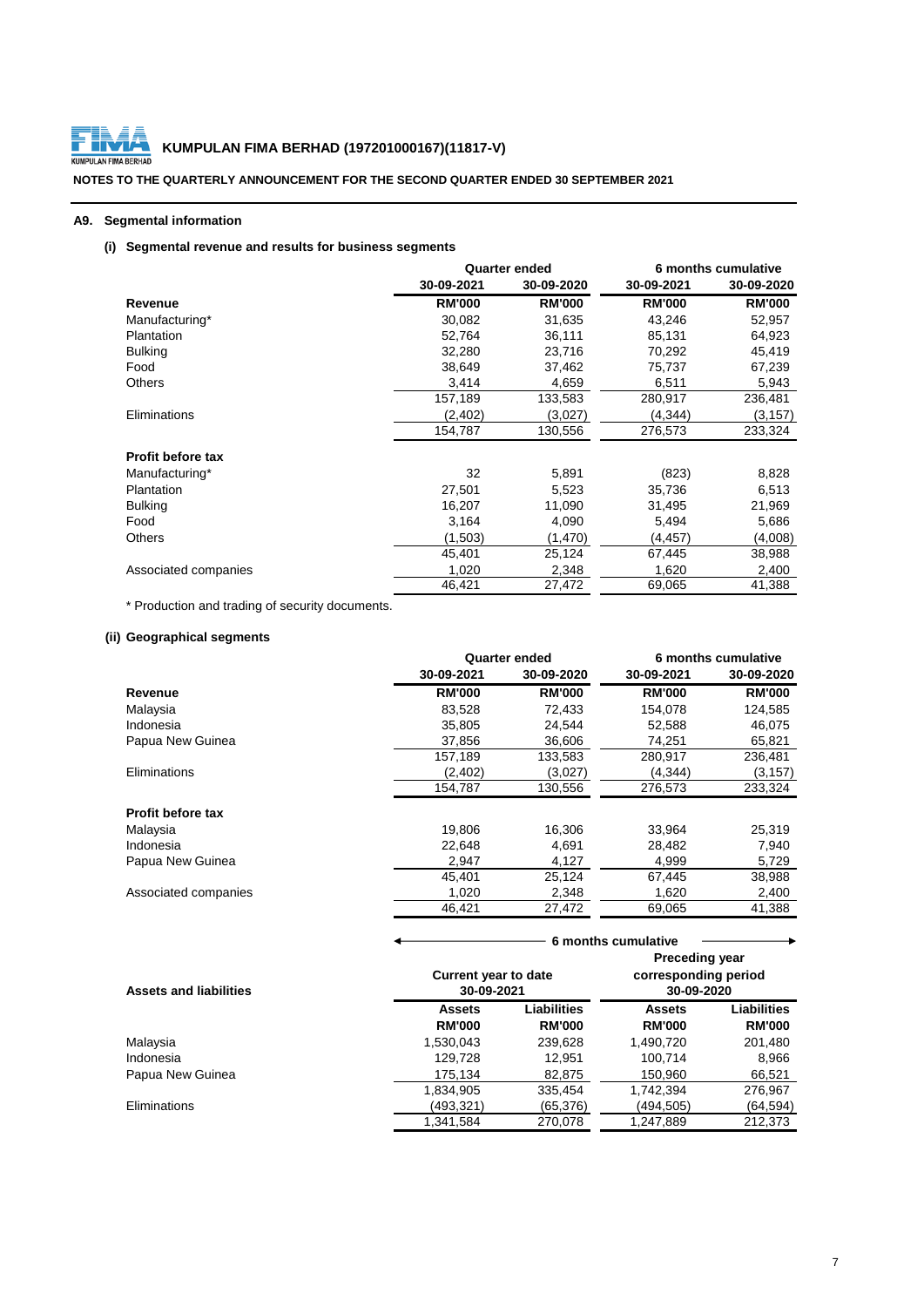

#### **A10. Profit before tax**

The following amounts have been included in arriving at profit before tax:

|                                                  | <b>Quarter ended</b> |               | 6 months cumulative |               |
|--------------------------------------------------|----------------------|---------------|---------------------|---------------|
|                                                  | 30-09-2021           | 30-09-2020    | 30-09-2021          | 30-09-2020    |
| Other income                                     | <b>RM'000</b>        | <b>RM'000</b> | <b>RM'000</b>       | <b>RM'000</b> |
| Profit income                                    | 430                  | 221           | 844                 | 588           |
| Interest income                                  | $\overline{2}$       | 20            | 3                   | 33            |
| Distribution from financial investments          | 754                  | 1,170         | 1,478               | 2,346         |
| <b>Others</b>                                    | 147                  |               | 245                 |               |
| <b>Operating expenses</b>                        |                      |               |                     |               |
| Depreciation                                     | 10,851               | 8,827         | 22,508              | 20,089        |
| Interest expense                                 | 878                  | 874           | 1,731               | 1,804         |
| Unrealised foreign exchange (gain)/loss          | (184)                | (189)         | 621                 | 3,787         |
| Realised forex exchange loss/(gain)              | 676                  |               | 615                 | (310)         |
| Net provision for impairment                     |                      |               |                     |               |
| on trade and other receivables                   | 2,343                | 529           | 3,215               | 564           |
| Net gain on disposal of property, plant          |                      |               |                     |               |
| and equipment                                    |                      | (5)           |                     | (18)          |
| Fair value changes on biological assets          | (721)                | (164)         | (1,282)             | (857)         |
| (Reversal of provision)/provision for retirement |                      |               |                     |               |
| benefit obligation                               | (17)                 | (109)         | (48)                | 104           |
| Net reversal of provision for warranty           | (75)                 | (311)         | (463)               | (748)         |
| Inventories written down/(back)                  | 266                  | (95)          | (175)               | (217)         |

#### **A11. Subsequent events**

There were no material events subsequent to the end of the current quarter.

#### **A12. Inventories**

During the quarter, there was no significant write down or write back of inventories except as disclosed in Note A10 above.

#### **A13. Changes in the composition of the Group**

There were no changes in the composition of the Group for the current quarter and financial period to date.

#### **A14. Changes in contingent liabilities**

There were no additional contingent liabilities during the current quarter, except as disclosed in Note B10 herein.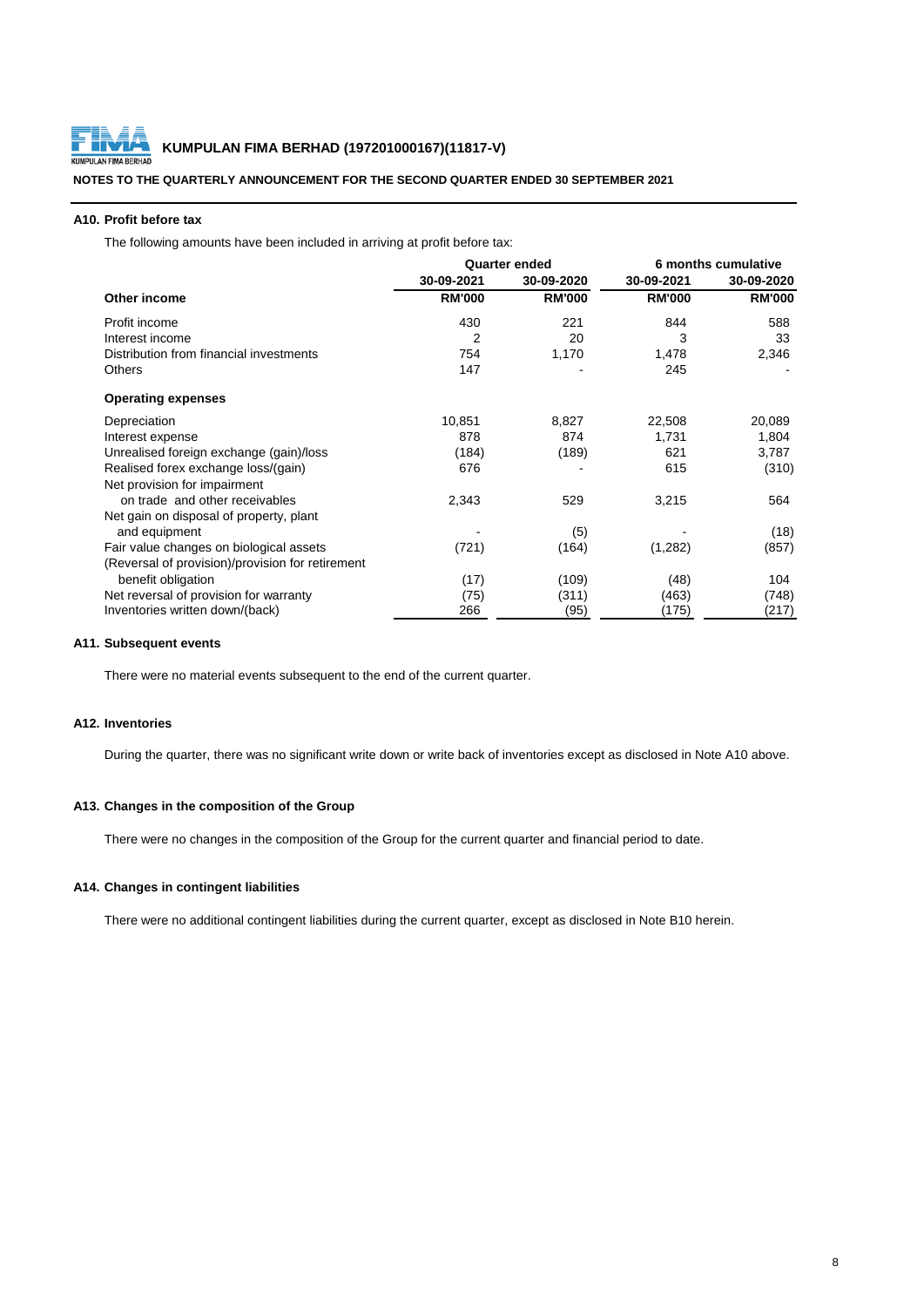#### **NOTES TO THE QUARTERLY ANNOUNCEMENT FOR THE SECOND QUARTER ENDED 30 SEPTEMBER 2021**

#### **A15. Significant acquisition of property, plant and equipment**

For the period under review, the Group's acquisitions of property, plant and equipment are as follows :

|                                                      | <b>Current year</b> |
|------------------------------------------------------|---------------------|
|                                                      | to date             |
|                                                      | <b>RM'000</b>       |
| Plant and machinery                                  | 1,568               |
| Land and buildings                                   | 280                 |
| Equipment, furniture and fittings and motor vehicles | 2,258               |
| Bearer plants and infrastructure                     | 3,829               |
| Work in progress                                     | 3,102               |
|                                                      | 11,037              |

#### **A16. Capital commitments**

The amount of commitments not provided for in the interim financial statements as at 30 September 2021 were as follows:

|                               | <b>Current year</b> |
|-------------------------------|---------------------|
|                               | to date             |
|                               | <b>RM'000</b>       |
| Property, plant and equipment |                     |
| - Approved and contracted for | 11.431              |

#### **A17. Related party transactions**

The Group's related party transactions during the financial period were as follows:

|                                                                  | <b>Current year</b> |
|------------------------------------------------------------------|---------------------|
|                                                                  | to date             |
|                                                                  | <b>RM'000</b>       |
| Transactions with subsidiaries                                   |                     |
| - Fima Corporation Berhad - Rental expenses payable              | 439                 |
| - Fima Corporation Berhad - Management fees receivable           | 564                 |
| - Fima Corporation Berhad - Services payable                     | 114                 |
| - Pineapple Cannery of Malaysia Sendirian Berhad - Rental income | 169                 |
| - International Food Corporation - Sales of fish                 | 4,085               |
| - International Food Corporation - Interest receivable           | 857                 |
| Transactions with related parties*                               |                     |
| - BHR Enterprise Sdn. Bhd. - Services payable                    | 60                  |
| - PT Pohon Emas Lestari - Purchase of fresh fruit bunch          | 4,095               |
| - TD Technologies Sdn. Bhd. - Services payable                   | 88                  |
| - First Zanzibar Sdn. Bhd. - Service payable                     | 35                  |
| - Nationwide Express Courier Services Berhad - Delivery services | 20                  |
| - Nationwide Express Courier Services Berhad - Rental income     | 36                  |

\*Related parties by virtue of common shareholders/common directors.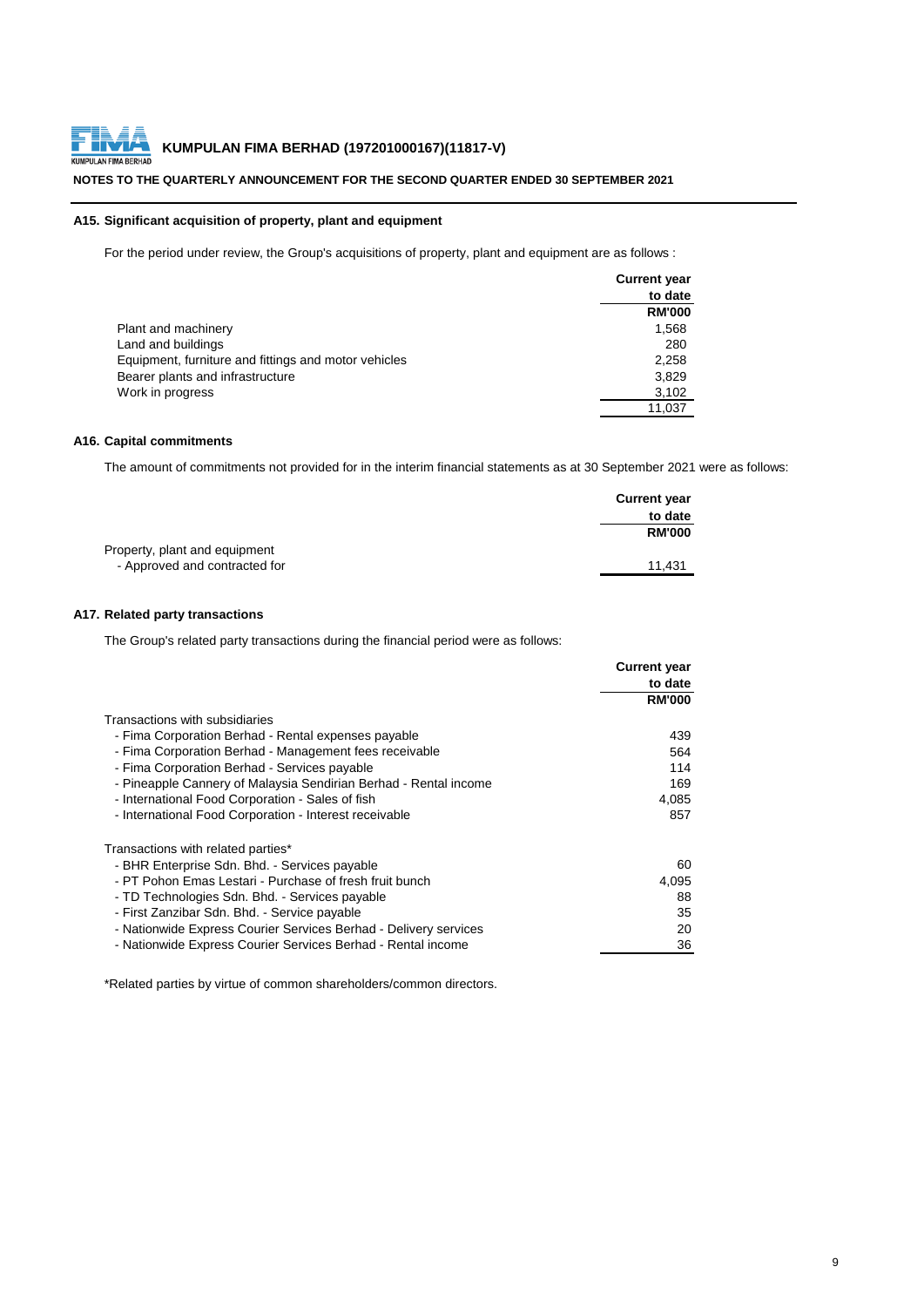

#### **PART B - Bursa Securities Listing Requirements**

#### **B1. Review of performance**

#### **Group Performance**

|                   | Current | <b>Previous</b> |          |      |
|-------------------|---------|-----------------|----------|------|
| (RM Million)      | YTD     | YTD             | Variance | %    |
| Revenue           | 276.57  | 233.32          | 43.25    | 18.5 |
| Profit before tax | 69.07   | 41.39           | 27.68    | 66.9 |

Group revenue for the period ended 30 September 2021 rose by 18.5% to RM276.57 million as compared to RM233.32 million recorded in the corresponding period last year. Higher revenue by RM43.25 million was mainly attributed to the increase in revenue generated by bulking, food and plantation division.

In line with higher revenue, Group profit before tax ("PBT") has recorded an improvement by 66.9% to RM69.07 million as compared to the same period last year.

The performance of each business division is as follows:

#### **Manufacturing Division**

|                          | Current | <b>Previous</b> |          |         |
|--------------------------|---------|-----------------|----------|---------|
| (RM Million)             | YTD     | YTN             | Variance | %       |
| Revenue                  | 43.25   | 52.96           | (9.71)   | (18.3)  |
| (Loss)/profit before tax | (0.82)  | 8.83            | (9.65)   | (109.3) |

Revenue from **Manufacturing Division** had slipped by 18.3% or RM9.71 million to RM43.25 million from RM52.96 million last year, mainly contributed by lower sales volume for most of the products. On the back of lower revenue, coupled with higher allowance for impairment and lower distribution received from financial investments, the division has recorded a pre-tax loss of RM0.82 million during the period.

#### **Plantation Division**

| <b>Current</b> | <b>Previous</b>     |             |                          |
|----------------|---------------------|-------------|--------------------------|
|                |                     |             | %                        |
|                |                     |             |                          |
|                |                     |             |                          |
| 49.01          | 41.09               | 7.92        | 19.3                     |
| 3.11           | 4.99                | (1.88)      | (37.7)                   |
|                |                     |             |                          |
| 32.18          | 17.72               | 14.46       | 81.6                     |
| 0.83           | 1.12                | (0.29)      | (25.9)                   |
| 85.13          | 64.92               | 20.21       | 31.1                     |
|                |                     |             | 449.0                    |
|                |                     |             |                          |
| 101,815        | 107,405             | (5,590)     | (5.2)                    |
| 18,023         | 18,440              | (417)       | (2.3)                    |
|                | <b>YTD</b><br>35.74 | YTD<br>6.51 | <b>Variance</b><br>29.23 |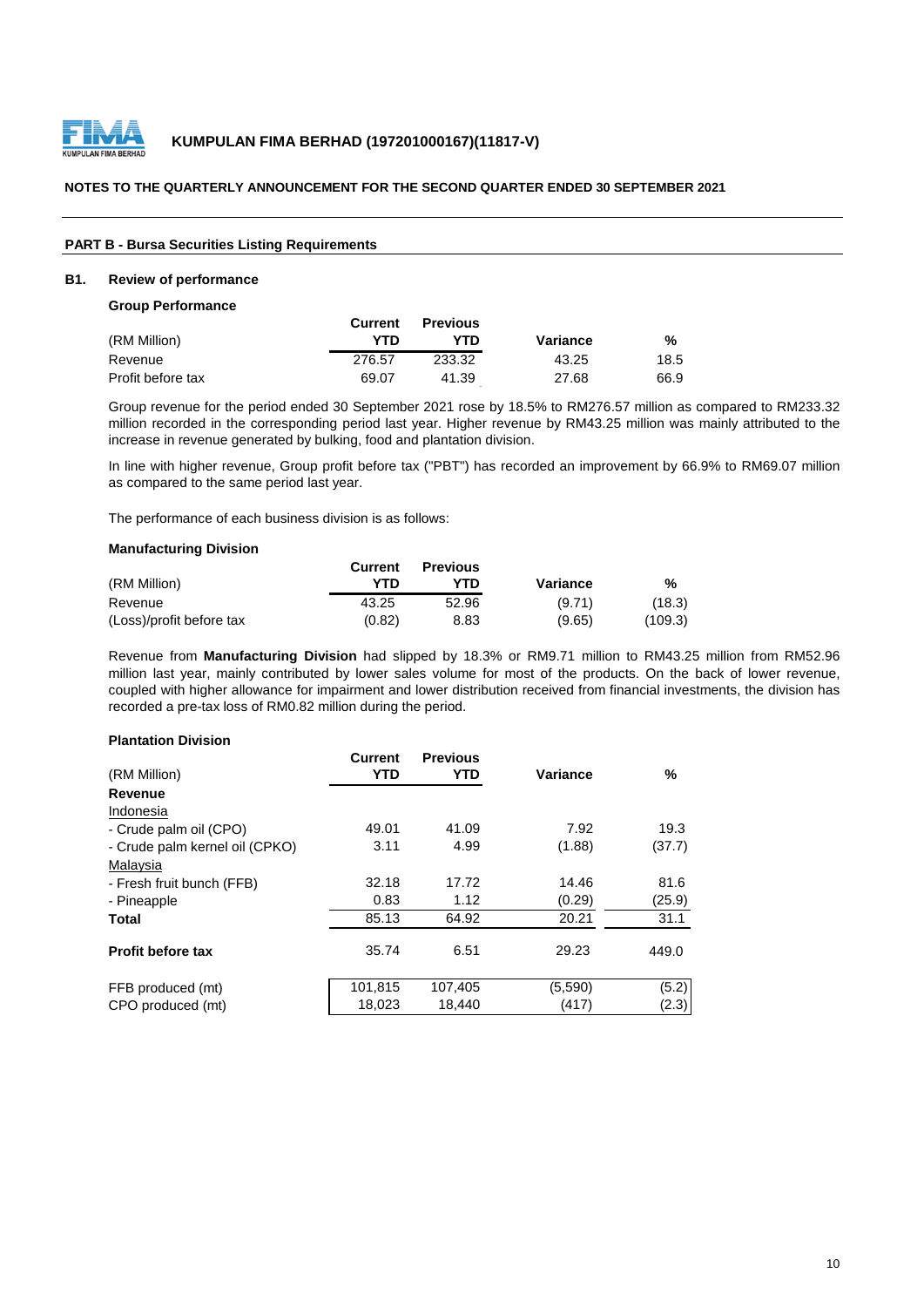

#### **B1. Review of performance (cont'd.)**

**Plantation Division (cont'd.)**

|                            | <b>Current</b><br>YTD | <b>Previous</b><br>YTD | <b>Variance</b> | %      |
|----------------------------|-----------------------|------------------------|-----------------|--------|
| <b>Sales Quantity (mt)</b> |                       |                        |                 |        |
| - CPO                      | 16,070                | 16,313                 | (243)           | (1.5)  |
| - CPKO                     | 997                   | 1.733                  | (736)           | (42.5) |

#### **Total Group's Hectarage**

| Palm profiles (ha) |          |          |
|--------------------|----------|----------|
| - Mature           | 12.874.9 | 13.044.0 |
| - Immature         | 1.193.5  | 1.659.2  |
| Total planted area | 14.068.4 | 14.703.2 |

Revenue from **Plantation Division** recorded higher by RM20.21 million to RM85.13 million as compared to the same period last year, mainly attributable to higher CPO and CPKO price, as well as FFB produced by plantation estates in Malaysia for the current period. On the back of higher revenue, coupled with lower operational cost and forex loss, the division PBT has increased to RM35.74 million as compared to last year.

Plantation estates in Malaysia which are presently in the development phase and partially mature registered a total pretax loss of RM0.19 million as compared to RM3.50 million pre-tax loss recorded in the corresponding period last year.

#### **Bulking Division**

**Food Division**

|                   | Current | <b>Previous</b> |          |      |
|-------------------|---------|-----------------|----------|------|
| (RM Million)      | YTD     | YTD             | Variance | %    |
| Revenue           | 70.29   | 45.42           | 24.87    | 54.8 |
| Profit before tax | 31.50   | 21.97           | 9.53     | 43.4 |

**Bulking Division** has recorded an improvement in revenue of RM24.87 million or 54.8% to RM70.29 million as compared to last year, mainly attributable to the higher sales of palm methyl ester ("PME") from biodiesel operation, as well as higher contribution from edible oil products. On the back of higher revenue, PBT has increased by RM9.53 million to RM31.50 million as compared to the same period last year.

| ווטופוזוע וטטט ו       |                |                        |          |       |
|------------------------|----------------|------------------------|----------|-------|
| (RM Million)           | Current<br>YTD | <b>Previous</b><br>YTD | Variance | %     |
| Revenue                |                |                        |          |       |
| Papua New Guinea (PNG) | 74.25          | 65.82                  | 8.43     | 12.8  |
| Malaysia               | 1.49           | 1.42                   | 0.07     | 4.9   |
|                        | 75.74          | 67.24                  | 8.50     | 12.6  |
| Profit before tax      | 5.49           | 5.69                   | (0.20)   | (3.5) |

**Food Division**'s revenue has increased by RM8.50 million (or 12.6%) to RM75.74 million, as compared to RM67.24 million recorded in the previous financial year. The improvement in revenue was mainly attributable to the higher sales of tuna products. Despite this, the Division's PBT slightly decreased by 3.5% to RM5.49 million as a result of higher shipping, advertising and promotion expenses incurred in the current period.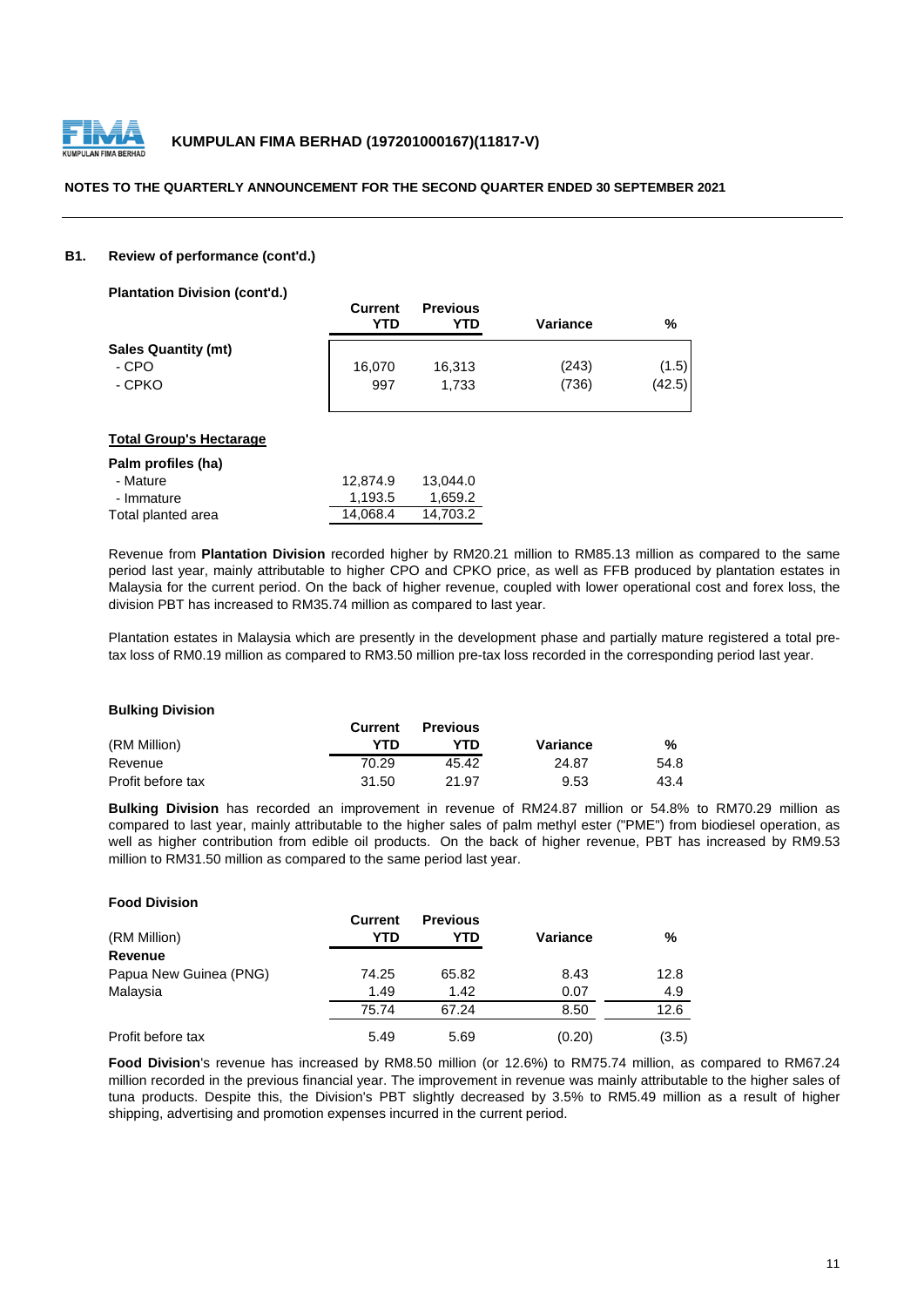

#### **B2. Comparison with preceding quarter's results**

#### **Group Performance**

|                   | QTR 2   | OTR 1   |          |       |
|-------------------|---------|---------|----------|-------|
| (RM Million)      | FY 2022 | FY 2022 | Variance | %     |
| Revenue           | 154.79  | 121 79  | 33.00    | 27.1  |
| Profit before tax | 46.42   | 22.64   | 23.78    | 105.0 |

The Group revenue increased by RM33.00 million to RM154.79 million as compared to the preceding quarter, as a result of higher revenue contribution by manufacturing, plantation and food division.

In line with higher revenue, the Group PBT has improved by RM23.78 million to RM46.42 million as compared to RM22.64 million recorded in the preceding quarter.

The performance of each business division is as follows:

#### **Manufacturing Division**

|                          | QTR <sub>2</sub> | OTR <sub>1</sub> |          |       |
|--------------------------|------------------|------------------|----------|-------|
| (RM Million)             | FY 2022          | FY 2022          | Variance | %     |
| Revenue                  | 30.08            | 13.16            | 16.92    | 128.6 |
| Profit/(loss) before tax | 0.03             | (0.86)           | 0.89     | 103.5 |

**Manufacturing Division**'s revenue recorded higher by RM16.92 million to RM30.08 million in the current quarter, mainly due to increase in sales volume for most of the products. However, minimal pre-tax profit recorded by the Division as a result of additional allowance for impairment made in relation to its material litigation as disclosed in Note B10(1).

## **Plantation Division**

|                            | QTR <sub>2</sub> | QTR <sub>1</sub> |                 |       |
|----------------------------|------------------|------------------|-----------------|-------|
| (RM Million)               | FY 2022          | FY 2022          | <b>Variance</b> | %     |
| Revenue                    |                  |                  |                 |       |
| Indonesia                  |                  |                  |                 |       |
| - CPO                      | 32.23            | 16.78            | 15.45           | 92.1  |
| - CPKO                     | 3.11             |                  | 3.11            | 100.0 |
| Malaysia                   |                  |                  |                 |       |
| - Fresh fruit bunch        | 16.99            | 15.19            | 1.80            | 11.8  |
| - Pineapple                | 0.43             | 0.40             | 0.03            | 7.5   |
| Total                      | 52.76            | 32.37            | 20.39           | 63.0  |
| <b>Profit before tax</b>   | 27.50            | 8.24             | 19.26           | 233.7 |
| CPO produced (mt)          | 8,736            | 9,287            | (551)           | (5.9) |
| <b>Sales Quantity (mt)</b> |                  |                  |                 |       |
| - CPO                      | 10,022           | 6,048            | 3,974           | 65.7  |
| - CPKO                     | 997              |                  | 997             | 100.0 |
|                            |                  |                  |                 |       |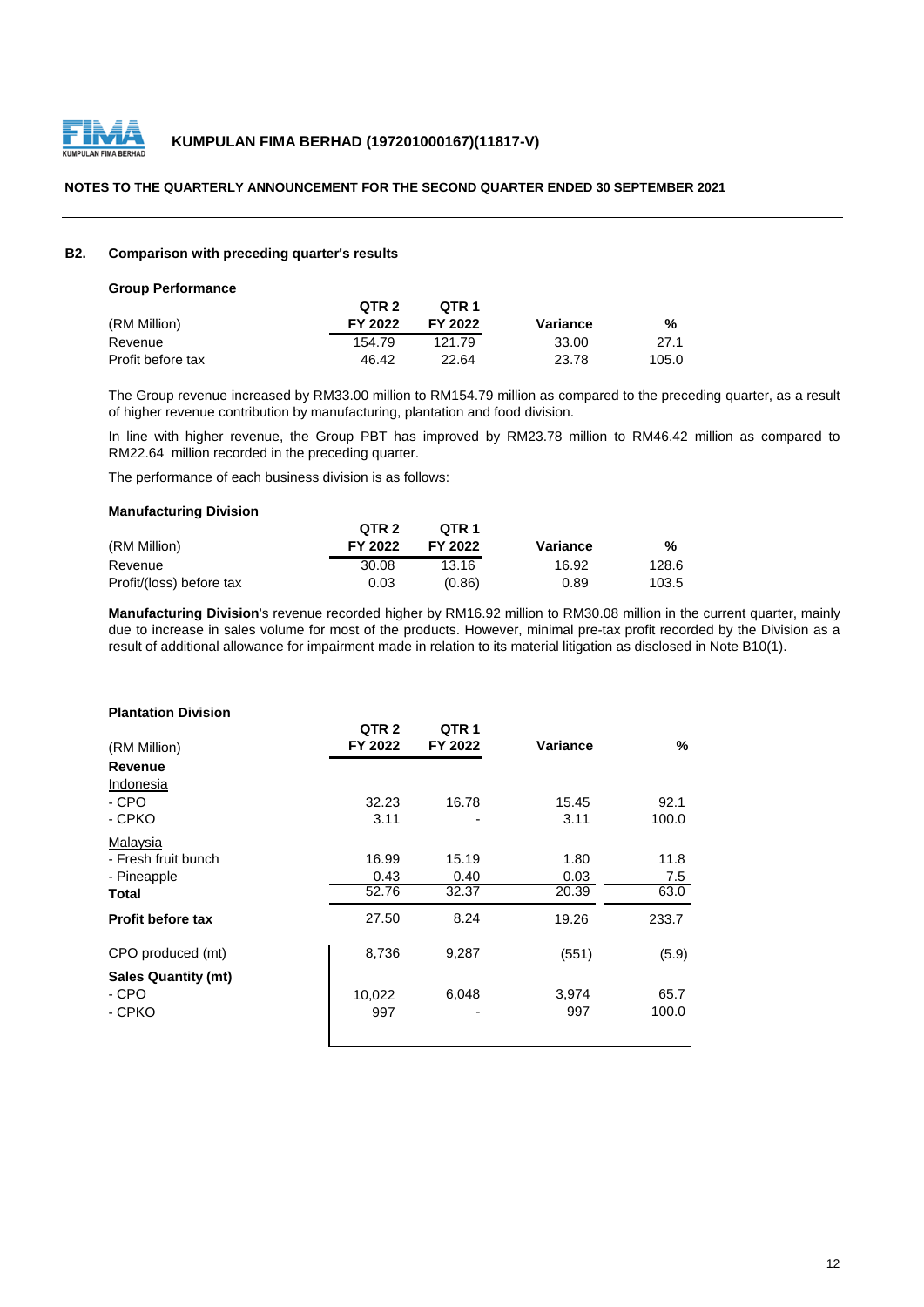

#### **B2. Comparison with preceding quarter's results (cont'd.)**

#### **Plantation Division (cont'd.)**

**Plantation Division** has posted a higher revenue in the current quarter by RM20.39 million (or 63.0%) to RM52.76 million, as compared to RM32.37 million in the preceding quarter mainly attributable to higher quantity and selling price of CPO, CPKO and FFB. On the back of higher revenue, the Division has recorded a higher PBT by RM19.26 million to RM27.50 million during the current quarter.

#### **Bulking Division**

|                   | QTR <sub>2</sub> | QTR <sub>1</sub> |          |        |
|-------------------|------------------|------------------|----------|--------|
| (RM Million)      | FY 2022          | FY 2022          | Variance | %      |
| Revenue           | 32.28            | 38.01            | (5.73)   | (15.1) |
| Profit before tax | 16.21            | 15.29            | 0.92     | 6.0    |

Revenue from **Bulking Division** has decreased by 15.1% or RM5.73 million to RM32.28 million as compared to the preceding quarter, mainly due to lower sales of PME product from its biodiesel operation during the quarter. Despite this, the Division posted a marginal increase in PBT by RM0.92 million to RM16.21 million in the current quarter, mainly due to stronger contribution by its bulking segment, especially from edible oil products.

#### **Food Division**

| (RM Million)      | QTR <sub>2</sub><br>FY 2022 | QTR <sub>1</sub><br>FY 2022 | <b>Variance</b> | %    |
|-------------------|-----------------------------|-----------------------------|-----------------|------|
| Revenue           |                             |                             |                 |      |
| <b>PNG</b>        | 37.86                       | 36.40                       | 1.46            | 4.0  |
| Malaysia          | 0.79                        | 0.69                        | 0.10            | 14.5 |
|                   | 38.65                       | 37.09                       | 1.56            | 4.2  |
| Profit before tax | 3.16                        | 2.33                        | 0.83            | 35.6 |

**Food Division** has recorded an improvement in revenue by 4.2% to RM38.65 million during the current quarter, attributable to higher sales volume for the tuna products. In line with higher revenue, the Division's PBT has increased by RM0.83 million to RM3.16 million in the current quarter.

#### **B3. Prospects**

**Manufacturing Division** - The division will continue its concerted efforts to develop new products and solutions to complement its existing products.

**Plantation Division -** The overall performance of the oil palm production and processing is very much influenced by the direction of palm oil prices and our estates' yield. Nevertheless, we will remain focused in improving our efficiency and productivity in oil palm plantation operation and optimising production cost.

**Bulking Division -** The demand for storage is expected to be satisfactory. The division is looking at securing more long term contracts with customers as well as handling higher margin products.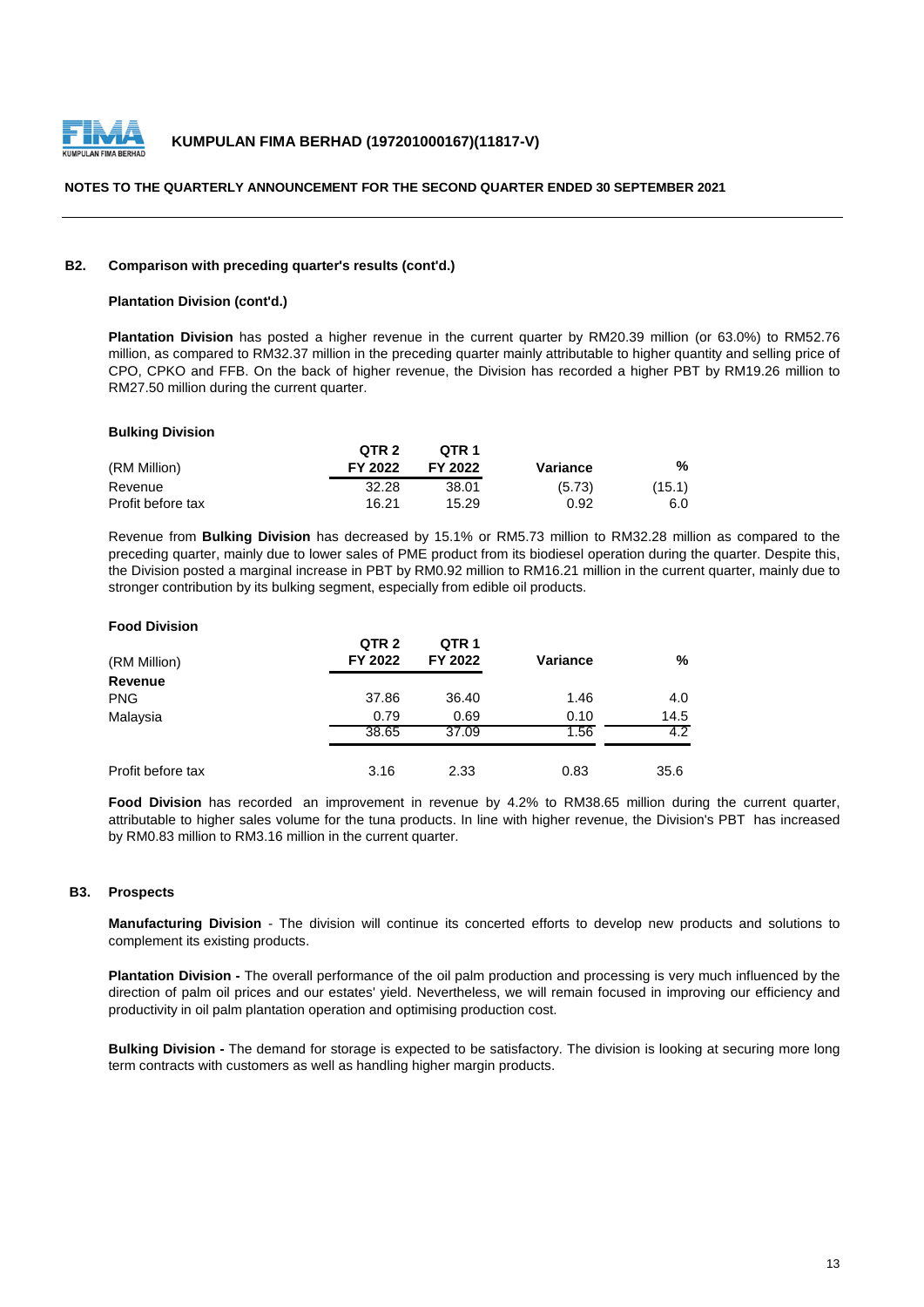

#### **B3. Prospects (cont'd.)**

**Food Division** faces many challenges ahead, particularly in Papua New Guinea where the division's main operation is located, amidst intense market competition from cheaper imported products and currency fluctuation. The division will continue to focus on operational efficiency, productivity and margin improvements, and cost control as well as emphasising on quality, service and delivery.

We expect the challenging environment to remain in the current financial year due to uncertainties brought up by the COVID-19. Certain division is expecting lesser demand in its products and disruption on supply chain. In addition, fluctuations in exchange rates and commodity prices will influence the Group's financial performance and position.

#### **B4. Explanatory notes on variances with profit forecasts or profit guarantees**

The Group did not issue any profit forecast and/or profit guarantee to the public.

#### **B5. Income tax expense**

|                  |                | <b>Current</b> |
|------------------|----------------|----------------|
|                  | <b>Current</b> | year           |
|                  | quarter        | to date        |
|                  | 30-09-2021     | 30-09-2021     |
|                  | <b>RM'000</b>  | <b>RM'000</b>  |
| Current taxation | 11,966         | 15,660         |

The effective tax rate on the Group's profit to date is in line with the statutory tax rate.

#### **B6. Profits/(losses) on sale of unquoted investments and/or properties**

There were no sale of unquoted investments and/or properties during the current quarter.

#### **B7. Purchase or disposal of quoted securities**

There were no purchase or disposal of quoted securities during the current quarter.

#### **B8. Corporate proposals**

#### **(a) Status of corporate proposal**

There are no corporate proposals announced but not completed at the date of this report.

**(b) Utilisation of proceeds raised from any corporate proposal** Not applicable.

#### **B9. Borrowings and debt securities**

|                             | As at<br>30-09-2021<br><b>RM'000</b> | As at<br>31-03-2021<br><b>RM'000</b> |
|-----------------------------|--------------------------------------|--------------------------------------|
| Secured:                    |                                      |                                      |
| Non-current                 |                                      |                                      |
| Term Ioan                   | 10,000                               | ۰                                    |
|                             | 10,000                               |                                      |
| <b>Current</b>              |                                      |                                      |
| Bankers' acceptance         | 1,884                                | 4,717                                |
| Short term revolving credit | 39,230                               | 33,675                               |
|                             | 41,114                               | 38,392                               |
|                             | 51,114                               | 38,392                               |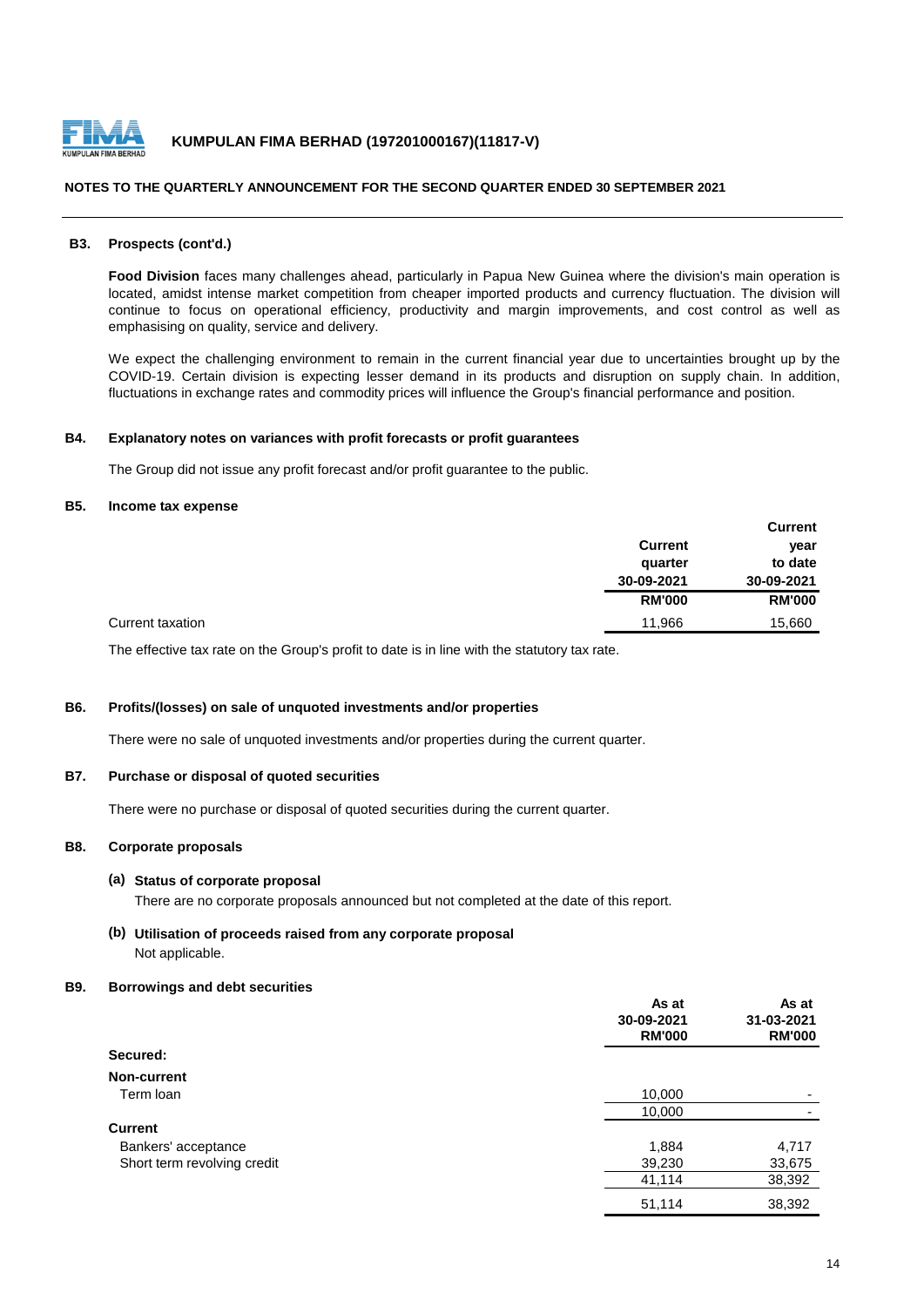

#### **NOTES TO THE QUARTERLY ANNOUNCEMENT FOR THE SECOND QUARTER ENDED 30 SEPTEMBER 2021**

#### **B10. Changes in material litigations**

Except for the following, there were no other changes in material litigation since the date of the last annual statement of financial position:

1. On 30 July 2018, a subsidiary, FimaCorp announced that its wholly owned subsidiary, Percetakan Keselamatan Nasional Sdn. Bhd. ("the Plaintiff")/("PKN"), has on the same day, commenced a High Court action against Datasonic Technologies Sdn. Bhd. ("the Defendant").

The claim is for a sum of RM24,975,000.00 (excluding interest and cost) ("Outstanding Amount"), being the amount due and owing by the Defendant to the Plaintiff for 1.5 million Malaysian passport booklets which were supplied by the Plaintiff to the Defendant.

At the request of the Defendant during the case management on 3 October 2018, the Plaintiff agreed to attempt mediation with the aim of arriving at an amicable resolution. The mediation took place on 17 October 2018 and 19 October 2018. However, the parties could not reach a resolution.

On 19 April 2019, FimaCorp announced that the settlement negotiation between the parties have failed. Accordingly, the High Court Judge has fixed the matter for case management on 13 May 2019 (for compliance with pre-trial directions) and trial on 12 July 2019, 9 August 2019, 8 January 2020 and 9 January 2020.

During the case management on 31 May 2019, the High Court Judge has directed the parties to appear before her on 12 July 2019 as a final attempt to explore settlement as requested by DTSB. However, the settlement negotiation and mediation between the parties have failed. The trial dates have been fixed for 9 and 10 November 2020. The next case management has been fixed on 9 October 2020.

On 7 August 2020, FimaCorp announced that the High Court Judge has dismissed PKN's amendment application with costs. Further, the High Court Judge has directed the parties to comply with pre-trial directions.

The High Court has vacated the trial date on 9 November 2020 in light that the Conditional Movement Control Order had been extended up to the said date. The trial date on 10 November 2020 is maintained. The High Court has subsequently vacated the trial date on 10 November 2020 and the said date has been converted to case management instead.

During the case management on 26 February 2021, the High Court has fixed the new trial dates for this matter on 23, 24 and 25 August 2021.

The trial was concluded on 24 August 2021 and the High Court Judge has fixed 27 September 2021 for further clarification/to deliver its decision. In the meantime, the parties have been directed to submit their respective written submissions and reply written submissions on 7 September 2021 and 13 September 2021, respectively.

On 27 September 2021, the High Court has sought further clarifications from both parties. In the circumstances, the parties have been directed to submit their respective written submissions on the clarifications sought by 4 October 2021.

On 13 October 2021, the High Court Judge has delivered its decision and has ordered the Defendant to pay the Plaintiff a sum of RM15,000,000 with 4% interest from today until full and final settlement. In addition, the Court has ordered the Plaintiff to pay the Defendant costs of RM30,000.

The Plaintiff has on 29 October 2021, filed a Notice of Appeal at the Court of Appeal, appealing against some parts of the High Court's decision given on 13 October 2021.

The Court of Appeal has fixed a case management on 23 December 2021 and also directed the Records of Appeal to be filed before the case management date.

Notwithstanding with the above, the Group has made additional allowance for impairment on the difference which is not expected to have any further material impact on its financial and operational position.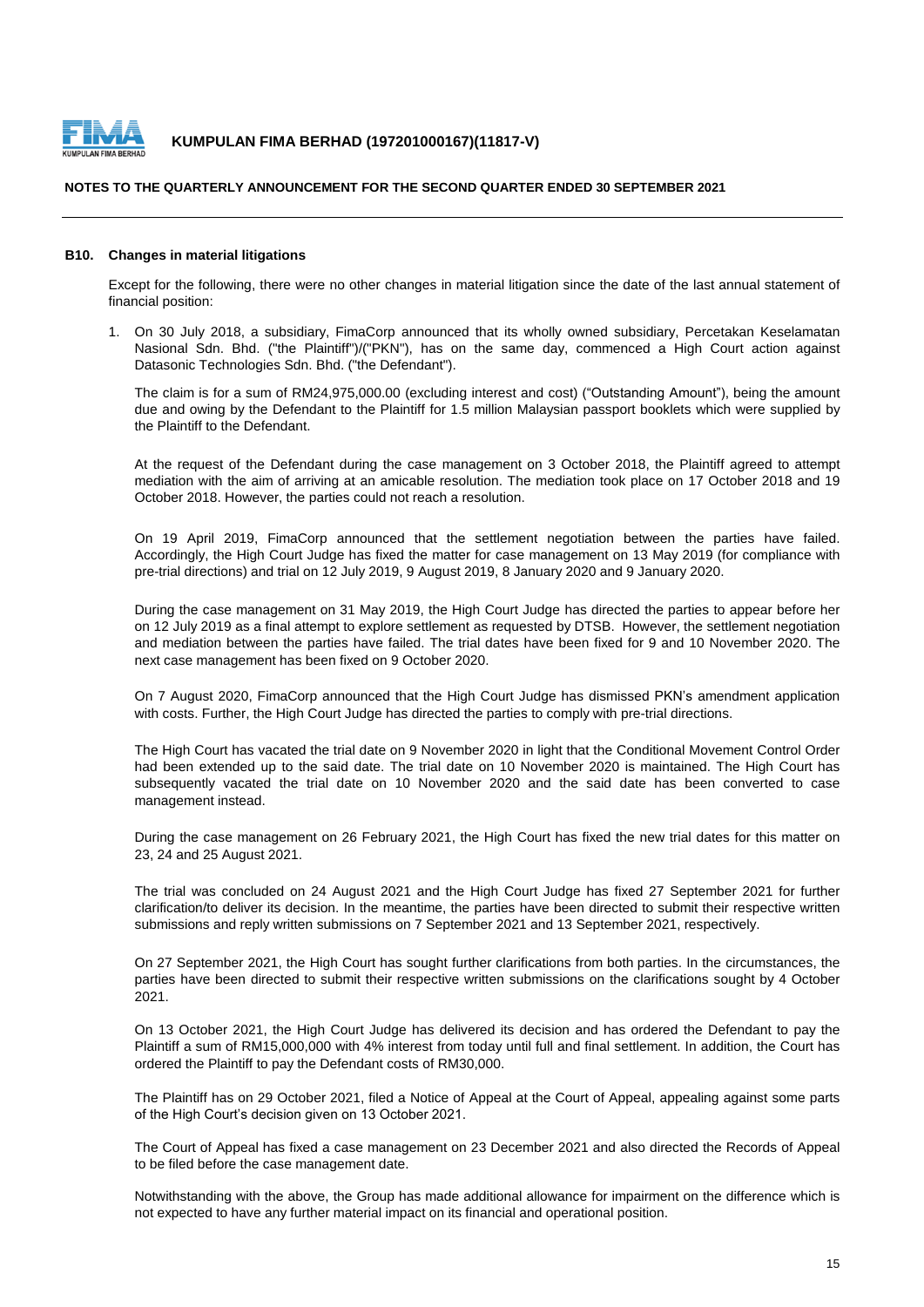

#### **B10. Changes in material litigations (cont'd.)**

2. (a) On 13 May 2003, the Badan Pertanahan Nasional Provinsi Kalimantan Timur issued a certificate, Hak Guna Usaha ("HGU") providing PT Nunukan Jaya Lestari ("PTNJL") a right to use a land covering a total size of 19,974 hectares ("Total Parcel") identifiable as No. 1/Nunukan Barat for the purposes of plantation. The HGU is set to expire on 12 May 2038.

Notwithstanding the HGU, the Menteri Agraria dan Tata Ruang/Kepala Badan Pertanahan Nasional ("BPN") vide letter dated 25 July 2016 ("Ministerial Order") informed PTNJL among others, of the following:

- there were administrative irregularities performed by officer(s) of the Badan Pertanahan Nasional Provinsi Kalimantan Timur in respect of the HGU. Due to these irregularities, it was identified that 17,164 hectares ("Irregular Parcel") of the Total Parcel is delineated for forestry.
- a third party situated adjacent to the Total Parcel ("Third Party") has requested to revise/amend the HGU as there are overlaps between the Total Parcel with the Third Party's interests on the land pursuant to their operating permits (approximately 3,500 hectares) ("Overlapping Parcel").

Following the above, the BPN vide the Ministerial Order has provided the following decisions:

- the HGU is revoked effectively immediately ("Revocation");
- PTNJL to apply for a new HGU certificate for the remaining 2,809 hectares of land located at Land Allocated for Other Purposes ("APL"); and
- the Irregular Parcel is to be surrendered to the Kementerian Lingkungan Hidup dan Kehutanan Republik Indonesia.

On 21 October 2016, PTNJL initiated legal proceedings against BPN to challenge the Ministerial Order issued by BPN ("Lawsuit") in the Administrative Court ("State Administrative Court") of Jakarta, Indonesia. In the Lawsuit, PTNJL applied for an order for stay of enforcement of the Ministerial Order pending full and final settlement of the matter by the Indonesian Courts.

PTNJL's basis for the Lawsuit are inter alia as follows:

- (i) the status of the Total Parcel is State Land, aligned with the condition imposed by prevailing laws and regulations in Indonesia; and
- (ii) the revocation of the HGU certificate is contrary to the prevailing laws and regulations in Indonesia.

On 13 June 2017, the State Administrative Court dismissed the Lawsuit ("State Administrative Court's Decision") resulting PTNJL filed its statement of appeal and memorandum of appeal on 21 June 2017 and 24 July 2017 respectively in the High Administrative Court ("High Court") of Jakarta, Indonesia ("Appeal").

Vide written decision dated 11 December 2017 (which was received by PTNJL's solicitors on 2 January 2018 and subsequently forwarded to PTNJL on 3 January 2018), the High Court partly allowed the Appeal with costs and ordered that (i) the Ministerial Order revoking PTNJL's HGU to be void, save for the areas overlapping with forestry areas/third party interests measuring 5,138 hectares; (ii) has ordered BPN to revoke the Ministerial Order save for the areas overlapping with forestry areas/third party interests measuring 5,138 hectares ("High Court Decision").

On 10 January 2018, PTNJL has filed its statement of appeal and appeal on 23 January 2018 to the Supreme Court of Indonesia ("Supreme Court") against the High Court Decision. On 21 August 2018, the Supreme Court allowed PTNJL's appeal and similarly ordered that the Ministerial Order be annulled ("Decision of the Supreme Court"). The Supreme Court also ordered BPN to simultaneously:

- (i) issue an order cancelling PTNJL's HGU rights over the Overlapping Parcel measuring 3,500 hectares; and
- (ii) issue a new HGU certificate in favour of PTNJL for an area measuring 16,474.13 hectares, (which is 19,974.13 hectares less the 3,500 hectares referred to in paragraph (i) above).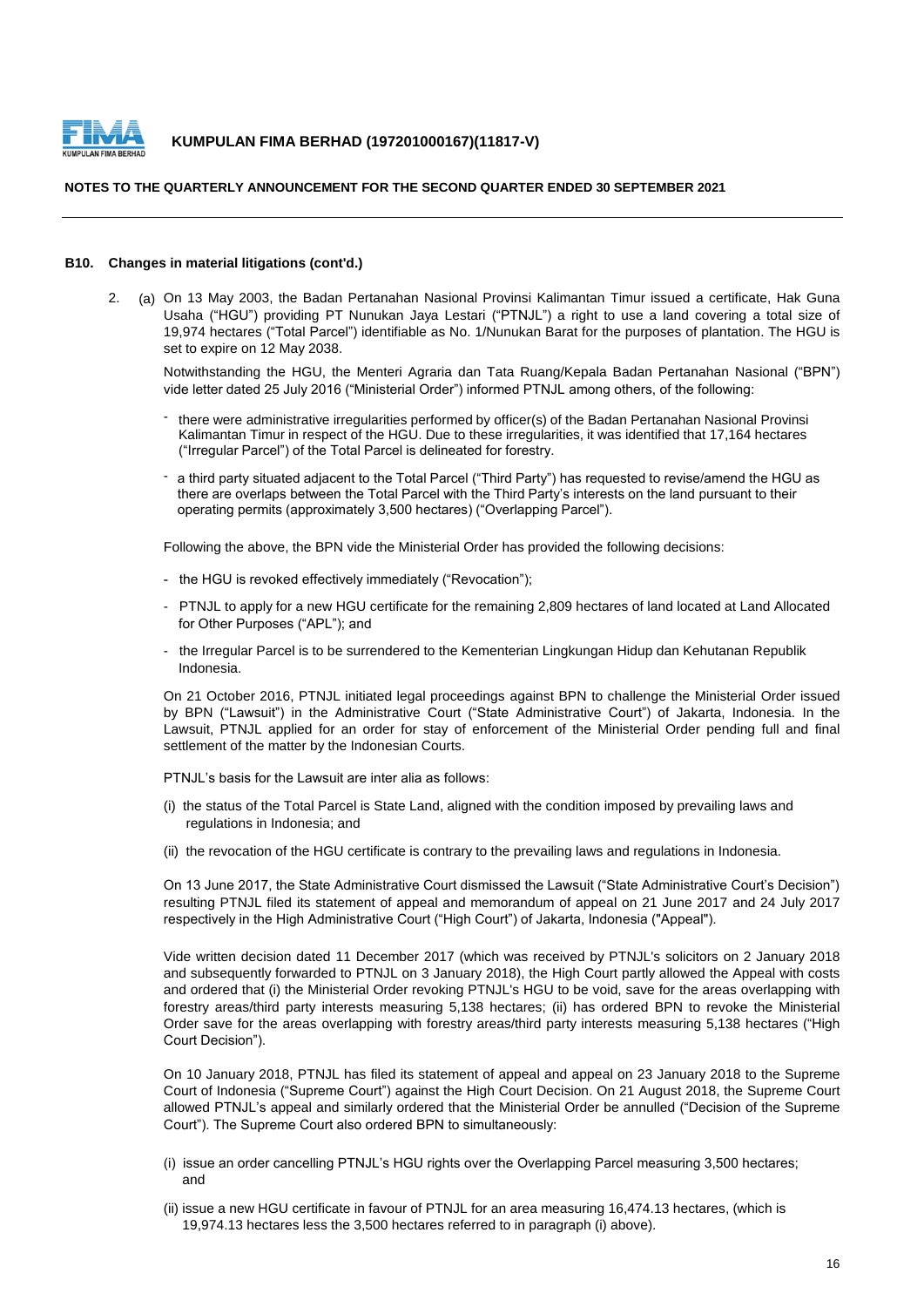

#### **NOTES TO THE QUARTERLY ANNOUNCEMENT FOR THE SECOND QUARTER ENDED 30 SEPTEMBER 2021**

#### **B10. Changes in material litigations (cont'd.)**

On 8 February 2019, BPN filed an application in the Supreme Court to review the Decision of the Supreme Court ("JR Application").

On 27 November 2019 the Supreme Court overturned the Decision of the Supreme Court in favor of BPN upholding the legitimacy and the validity of the Ministerial Order ("JR Decision").

On 23 January 2020, PTNJL subsequently filed a further application for judicial review to Jakarta State Administrative Court against the JR Decision ("2nd JR Application") on the grounds that the JR Decision contradicts some aspects of other established cases and the discovery of new material evidences that were not previously available.

FimaCorp had announced on 26 November 2021 that vide the written decision of the Jakarta State Administrative Court dated 4 August 2021 (which was received by PTNJL's solicitors on 25 November 2021 and subsequently forwarded to PTNJL on 26 November 2021), PTNJL's judicial review application has been dismissed. As a result of this ruling, the Mahkamah Agung's decision dated 27 November 2019 that allowed the judicial review application made by the Menteri Agraria dan Tata Ruang/Kepala Badan Pertanahan Nasional to set aside the court's earlier decision dated 21 August 2018 which had annulled the Ministerial Order revoking PTNJL's HGU land title, is upheld.

The decision is expected not to have any further impact on PTNJL as the disputed areas within the HGU land title have been fully impaired and full provision in the sum of RM17.79 million had been made in Q4 of FYE 2020.

(b) On 28 November 2019, PTNJL has filed a civil suit in the South Jakarta District Court ("the District Court" against the Menteri Agraria dan Tata Ruang/Kepala Badan Pertahanan Nasional Republik Indonesia ("BPN") and a Third Party (collectively, "Defendants"). The President Republik Indonesia and Menteri Lingkungan Hidup dan Kehutanan Republik Indonesia ("Menteri Kehutanan") have been named as co-defendants in the said suit.

PTNJL is seeking legal recognition of its rights over HGU; an injunction to:

- (i) order BPN and Menteri Kehutanan to issue permit, recommendation, or approval for PTNJL to undertake its plantation activities;
- (ii) bar the Third Party from preventing PTNJL from undertaking its plantation activities within the HGU areas which overlap with AHL's operating permits/interests; and
- (iii) restrain Menteri Kehutanan from issuing any new licences permits or approvals to any parties on or within the HGU.

PTNJL is also seeking an order from the court to stay the enforcement of the Ministerial Order dated 25 July 2016 pending full and final determination of the matter by the Indonesian courts.

On 6 May 2020, the mediation held between PTNJL, Defendants and Co-defendants has failed. Accordingly, the matter will now proceed to the District Court for determination.

On 15 September 2020, the District Court had delivered an oral judgement and dismissed the civil suit filed by the PTNJL against the Defendant on the basis that the Court has no competency to hear the matter notwithstanding the civil nature of the claim.

PTNJL has filed its notice of appeal and and memorandum of appeal on 28 September 2020 and 21 April 2021 respectively to the Pengadilan Tinggi DKI Jakarta (through the District Court) in respect of the decision of the Pengadilan Negeri Jakarta Selatan dated 15 September 2020.

## **B11. Dividend**

For the current quarter under review, no dividend has been proposed and declared (preceding year corresponding period: nil).